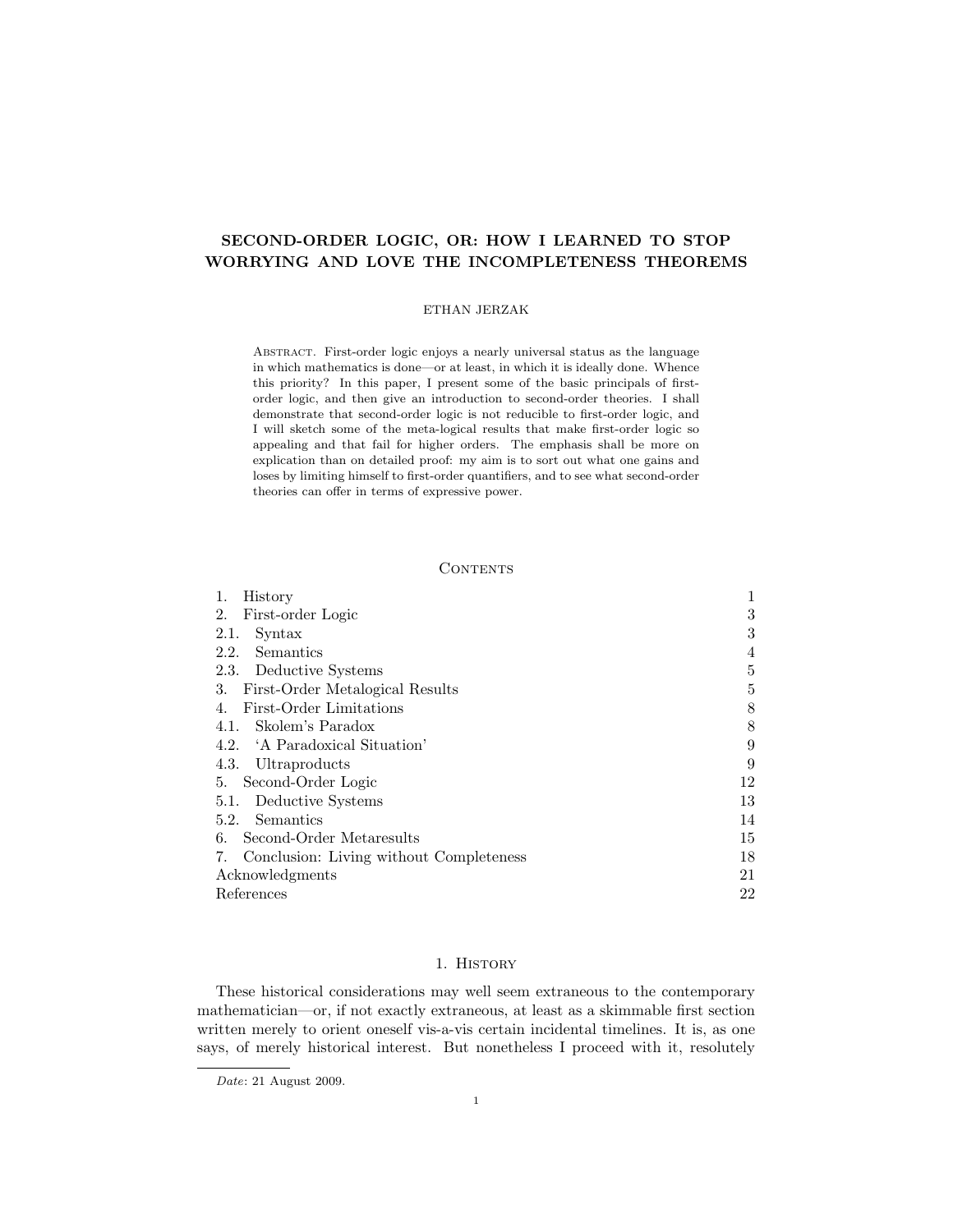ignoring the consequent jeers and slanders of the ahistoricists. This is not a paper on mathematics; it is a paper on the foundations of mathematics, and as such historical considerations are of more than merely cursory interest. Progress in mathematics as such is basically unidirectional, as long as one does not forget the fundamental theorems. Progress in the foundations of mathematics, on the contrary, is sketchy and multifarious, precisely because there is no definitive notion of deduction for these more philosophical questions. We may know more mathematics than Kant, but this does not exclude the possibility that his theory of its foundations does not remain more correct. To history, then, without further apology.

Mathematics today conforms to a self-conception that is relatively new (certainly fewer than 150 years old). Roughly, the contemporary mathematician lays down axioms and definitions more or less arbitrarily, and then works out the consequences of these axioms according to a deductive system of some sort. No longer does the mathematician hold that his axioms are in some way the 'correct' axioms for describing the world; the analyst remains neutral on whether the universe really looks like  $\mathbb{R}^3$  or not. The focus instead is on giving deductive proofs from these axioms and definitions. Some conventional shorthand is generally allowed—to write out even fairly basic proofs fully would be unacceptably time-consuming—but generally one considers his proof valid if any competent person could easily translate it into a valid argument in some first-order language, had he only the time and motivation. (Of course, the level of dogmatism on this point varies between the different branches, but most of the mainstream divisions embody it to some degree.)

This notion of mathematical proof differs greatly from its historical predecessors. Most proofs prior to Frege were written in something very close to plain English (or Greek, German, or French, as the case may have been). Kant (1724–1804) thought that a mathematical proof was not a purely analytic thing; the pure imagination was involved in determining constructibility, such that going through a proof was a genuinely active process that only a rational agent with all of the cognitive faculties could undertake. The notion of a purely formal language developed first with Gottlob Frege (1848–1925), whose Begriffschrift was supposed to bridge 'gaps' in the natural language proofs and resolve certain contradictions that ambiguities in natural languages allowed. For example, the Intermediate Value Theorem was taken to require pure intuition, not logical proof, until Bolzano supplied an analytic proof from the definition of continuity in 1817. Frege wanted to similarly ground all of mathematics.<sup>1</sup> This project spawned logicism, the idea that mathematics could be reduced in its essentials to logic (and thereby reducing mathematics to an analytic, not synthetic, discipline). It is here that logic began to take the form that we know it today, and, indeed, where the notions of first-order logic became separated from higher orders. Logic emerged as a purely formal deductive system that could be studied in its own right, and upon which all mathematics was supposed to be constructed.

The development of formal logic, then, is historically bound up with a certain brand of foundationalism. One must find firm ground on which the structures of mathematics can be secured, and the way one does it is generally via what became today's first-order logic. I shall give a brief overview of bread-and-butter first-order

<sup>&</sup>lt;sup>1</sup>One notable exception is Geometry. Frege actually agreed with Kant that Geometric proofs were in fact synthetic, and required pure intuition in addition to logical deduction.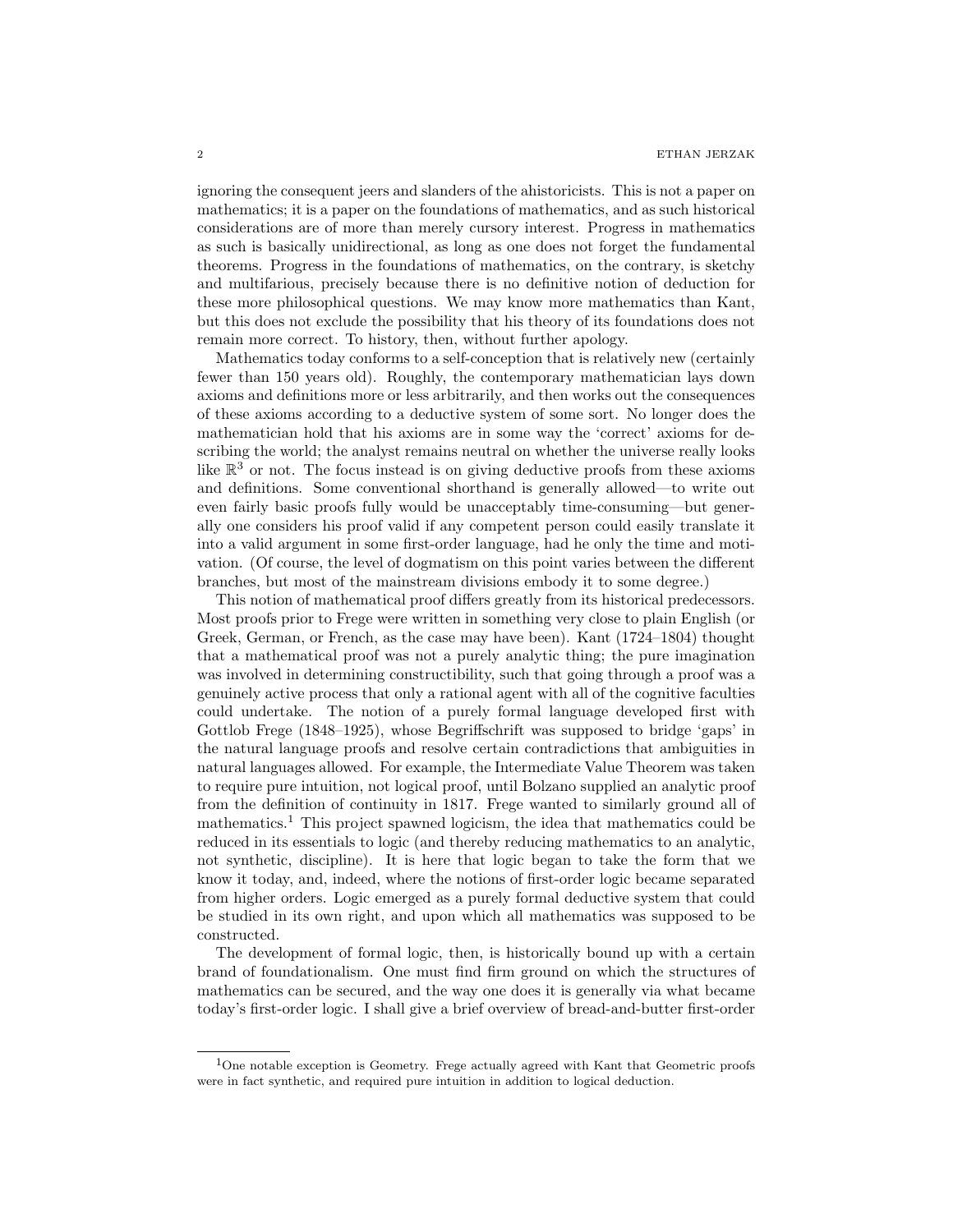logic, in order to then give a slightly more detailed overview of second-order logic and compare the foundational merit of each.

#### 2. First-order Logic

In its broadest sense, we take 'logic' to mean 'the study of correct reasoning'. We want to formalize such intuitive notions as 'valid arguments' and 'proofs'. To accomplish this goal, we will develop a formal system into which we can translate what we take to be correct arguments in English and ensure that they are indeed complete and correct. Ideally, we will develop a formal language such that an English argument is valid if and only if it is modeled by a formally valid inference in our language. Needless to say, this is a goal perhaps too ambitious for mere mortals. Thus, we shall restrict ourselves to the language commonly spoken by mathematicians. The important thing is always to keep in mind is that logic is a model for correct reasoning whose justification stems, at least initially, from our plain-English intuitions of what constitutes a correct argument. We seek a language that captures this intuition as faithfully as possible. One may, if one wishes, be on guard against a sort of epistemological circle here: we use intuitions to develop and justify a system of correct reasoning, and in turn make determinations about the correctness of our English-language arguments based on whether it is successfully modeled in that formal language. This worry I leave aside for now; let us at least explore the circle before trying to find a way out of it.

first-order logic consists of two main parts: the syntax, and the semantics. Roughly speaking, the syntax formally determines which strings of symbols are permissible for the language; the semantics assigns meanings to these permissible expressions. As we will see, in standard first-order logic, these two notions will coincide nicely. The exposition of first-order logic that follows is a bit hasty, and serves mainly to establish the notation that will be drawn upon in later sections.

2.1. Syntax. The syntax of a language consists of an alphabet together with formation rules. For first-order logic, we have an alphabet consisting of logical symbols that retain the same meaning no matter the application:

- Quantifiers: ∀ (universal) and ∃ (existential)
- Logical connectives:  $\neg$  (negation),  $\land$  (conjunction),  $\lor$  (disjunction),  $\rightarrow$ (conditional), and  $\leftrightarrow$  (bicontitional)
- Punctuation: ( and )
- A set of variables:  $\{x_0, x_1, x_2...\}$
- Identity:  $=$  (optional)

And we also have some non-logical symbols, depending on the application. Nonlogical symbols represent relations, predicates, functions, and constants on whatever we take to be our domain of discourse. For example, if we were doing group theory, we would want the symbols  $\{1,*\}$  always to function in the same way between different groups. If we were doing arithmetic, we would want  $\{0, 1, +, *, <\}$  at our disposal. In general, we allow the set of non-logical symbols to be as large as one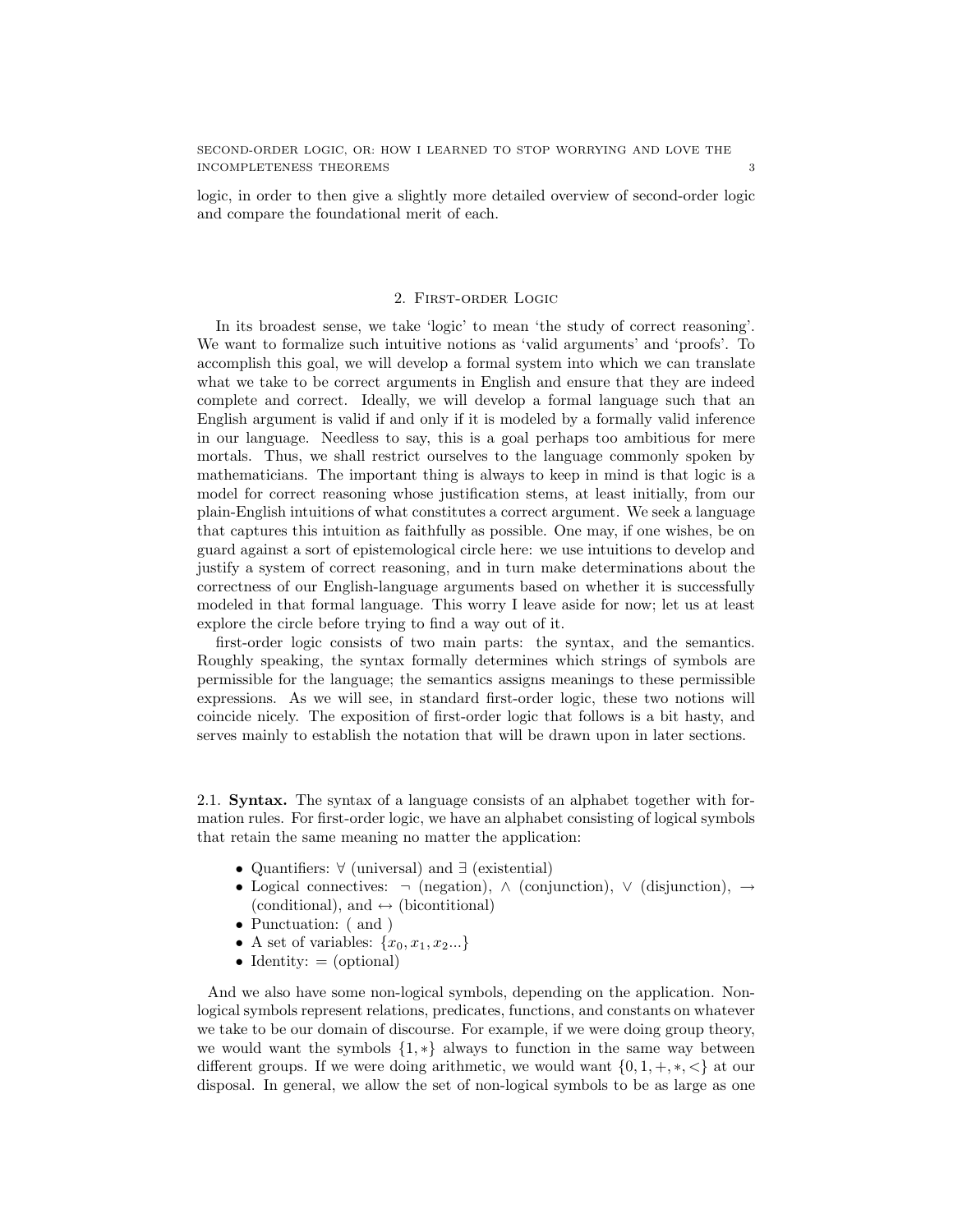pleases. It can be any cardinality.<sup>2</sup> Call a first-order language with a set K of non-logical symbols  $L1K$ . If it has equality, call it  $L1K =$ .

A set of symbols alone is insufficient for making a meaningful language; we also need to know how we can put those symbols together. Just as we cannot say in English "Water kill John notorious ponder," we want to rule out pseudo-formulas like "∀( $\rightarrow x_{12} \vee$ ." We therefore define a well-formed formula by formation rules. I omit the details, which are tedious and can be found in any competent text on first-order logic. One first defines the terms inductively as any variable  $x_n$  or any expression  $f(t_1...t_n)$  where f is an n-place function and  $t_i$  are terms. One then specifies certain formulas as atomic: usually those of the form  $P(t_1...t_n)$  where P is any n-place relation and  $t_1...t_n$  are terms. One then wants to make provisions for building complex formulas out of the atomic ones, through rules such as: if  $\phi$ and  $\psi$  are formulas, then  $\neg \phi$ ,  $\phi \rightarrow \psi$ , and  $(\forall x_i) \phi(x_i)$  are all formulas. These three rules are actually sufficient to generate all the formulas, once one trims away the excess connectives and quantifiers. (All the others can be expressed in terms of these three. For example, we define  $(\exists x_i)\Phi(x_i)$  to be  $\neg(\forall x_i)\neg \Phi(x_i)$ .

We call any variable that is not quantified (i.e. an  $x_i$  not preceded by  $(\forall x_i)$  or  $(\exists x_i)$ ) a free variable. A variable that is quantified is a bound variable.

Note that everything above only tells us how we can put terms together; it leaves the question of what they mean untouched. We have as of yet no idea how ∀ and ∃ differ. For that, we need a semantics.

2.2. Semantics. Again, I assume prior acquaintance with first-order semantics. This section mainly establishes the symbolism.

A model of  $L1K(=)$  is a structure  $M = \langle d, I \rangle$ , in which d, the domain of the model, is a non-empty set, and  $I$  is an *interpretation function* that assigns items from  $d$  to the non-logical symbols in  $K$ . For example, if  $a$  is an individual constant symbol in K, then  $I(a)$  is a member of d. If A is a binary relation symbol, then  $I(A)$  is a subset of  $d \times d$ . A variable-assignment s is a function from the variables of  $L1K(=)$  to d. Each formula is assigned a truth-value in the standard inductive way. An atomic formula  $P(t_1...t_n)$  is assigned to 'true' if  $\langle d_1...d_n \rangle \in I(P)$ , where  $d_1, \ldots, d_n$  are the evaluation of the terms  $t_1, \ldots, t_n$  and  $I(P)$  is the interpretation of P (which by assumption is a subset of  $D<sup>n</sup>$ ). It is assigned to 'false' otherwise. A formula built out of simpler formulas from the purely logical connectives  $(\neg$  or  $\rightarrow$ ) gets treated in the standard truth-functional way. Finally, a quantified formula  $(\forall x_i)\Phi(x_i)$  is true according to M and s if  $\Phi(x_i)$  is true for every pair composed by the interpretation  $M$  and some variable assignment  $s'$  that differs from  $s$  only on the value of  $x_i$ . This captures the idea that  $(\forall x_i)\Phi(x_i)$  is true if every possible choice of a value for  $x_i$  causes  $\Phi(x_i)$  to be true.

Given the above, we are in a position to define the *satisfaction* relation. If a formula  $\phi$  evaluates to 'true' under a given interpretation M and variable assignment s, we say that M and s satisfy  $\Phi$ , or  $M, s \models \Phi$ . If  $\Phi$  is a sentence, i.e. a formula with no free variables, we write can simply  $M \models \Phi$ .

<sup>2</sup>One might protest that this provision already takes certain notions, like cardinality, for granted. In general, when constructing a language, we always have to do it in an ontologically richer metalanguage. In this case, we presuppose the language of set theory. This revelation would provide evidence against a position like Quine's, which holds that first-order logic has epistemological priority because it is ontologically presuppositionless.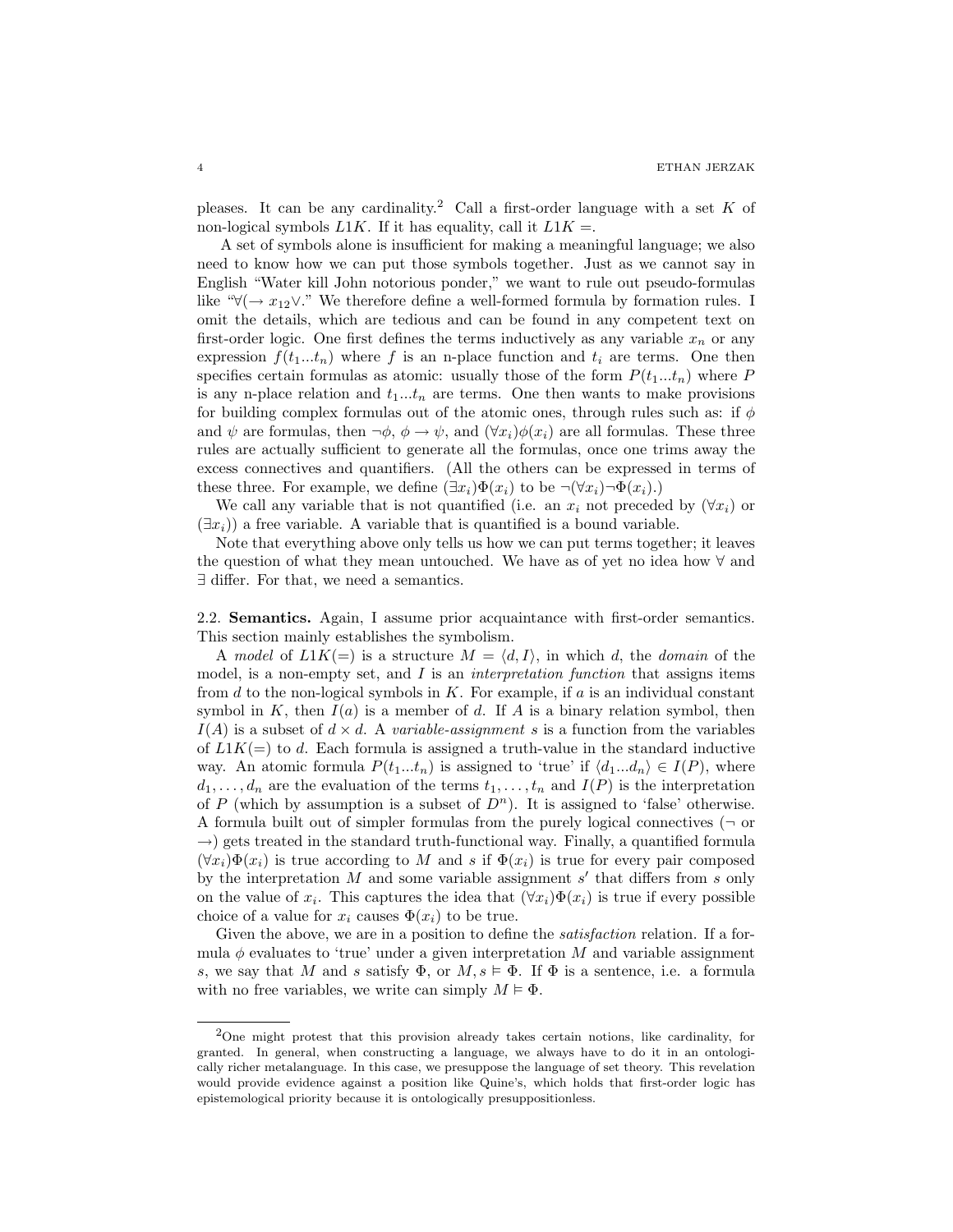A formula  $\Phi$  is semantically valid (also called a logical truth) if  $M, s \vDash \Phi$  for every M and s. A formula  $\Phi$  is satisfiable if there is some model M and assignment s such that  $M, s \models \Phi$ . Finally, we say that  $\Phi$  is a semantic consequence of  $\Gamma$  (denoted  $\Gamma \models \Phi$ ) if  $\Gamma \bigcup {\neg \Phi}$  is not satisfiable.

2.3. Deductive Systems. The above gives one way of talking about one sentence 'following' from another. It uses the semantic notion of all possible models. A deductive system is another way of determining inference—one that relies on syntax alone. The deductive system explicated below is called D1. First, I stipulate the following axiom schemes. Any formula obtained by substituting formulas for the Greek letters is an axiom.

- $\bullet \ \Phi \rightarrow (\Psi \rightarrow \Phi)$
- $(\Phi \to (\Psi \to \chi)) \to ((\Phi \to \Psi) \to (\Phi \to \chi))$
- $\bullet\;\left( \neg \Phi \rightarrow \neg \Psi \right) \rightarrow \left( \Psi \rightarrow \Phi \right)$
- $(\forall x_i)\Phi(x_i) \rightarrow \Phi(t)$

Let  $\Gamma$  be a set of formulas and let  $\Phi$  be a single formula. A deduction of  $\Phi$  from Γ is a finite sequence  $\Phi_1...\Phi_n$  such that  $\Phi_n$  is exactly  $\Phi$ , and, for all  $i \leq n$ , either  $\Phi_i \in \Gamma$ , or  $\Phi_i$  is an axiom, or  $\Phi_i$  follows from previous formulas in the sequence by one of these rules of inference:

- If you have  $\Phi$  and  $\Phi \to \Psi$ , you can infer  $\Psi$ .
- If you have  $\Phi \to \Psi(x_i)$ , you can infer  $\Phi \to (\forall x_i)\Psi(x_i)$ , as long as you make sure that  $x_i$  does not occur free in  $\Psi$  or in any member of  $\Gamma$ .

And that's it. We could spend a lot time showing that these are sufficient to generate all the other axioms you want to use (like existential introduction, modus tolens, etc.), but it hardly seems worth it. The authors of standard logic texts have kindly worked out the details. However, if you have identity in your language, you will also want two more axioms:

- $(\forall x_i)(x_i = x_i)$
- $(\forall x_i)(\forall x_j)(x_i = x_j \rightarrow (\Phi(x_i) \rightarrow \Phi(x_j))),$  as long as  $x_j$  is free for  $x_i$  in  $\Phi(x_i)$ .

If there is a deduction of  $\Phi$  from  $\Gamma$  we write  $\Gamma \vdash \Phi$ . This gives a purely syntactic notion of deducibility. A 'proof' in any first-order theory means a proof according to this deductive system. Recall that we now have two criteria for when one formula 'follows from' another. We have on the one hand our semantic criterion, which has to do with every model of one formula being a model of the other. On the other hand, we have our syntactic criterion, which operates according to this formal, non-semantic deductive system. It is then natural to ask: Do these two notions of consequence match? That is, if  $\Phi$  is a semantic consequence of  $\Gamma$ , is  $\Phi$  syntactically deducible from Γ, and vice-versa? This question motivates a meta-logical investigation.

#### 3. First-Order Metalogical Results

For the most part, I will only state the well-known results for  $L1K(=)$ . I will give the sketchiest of ideas for how to prove the following results, many of which involve a tedious argument involving induction on complexity.<sup>3</sup>

 ${}^{3}$ Complexity is something that we define for formulas solely to be able to do induction on them easily. It can be done any number of ways. Usually, the atomic formulas will have complexity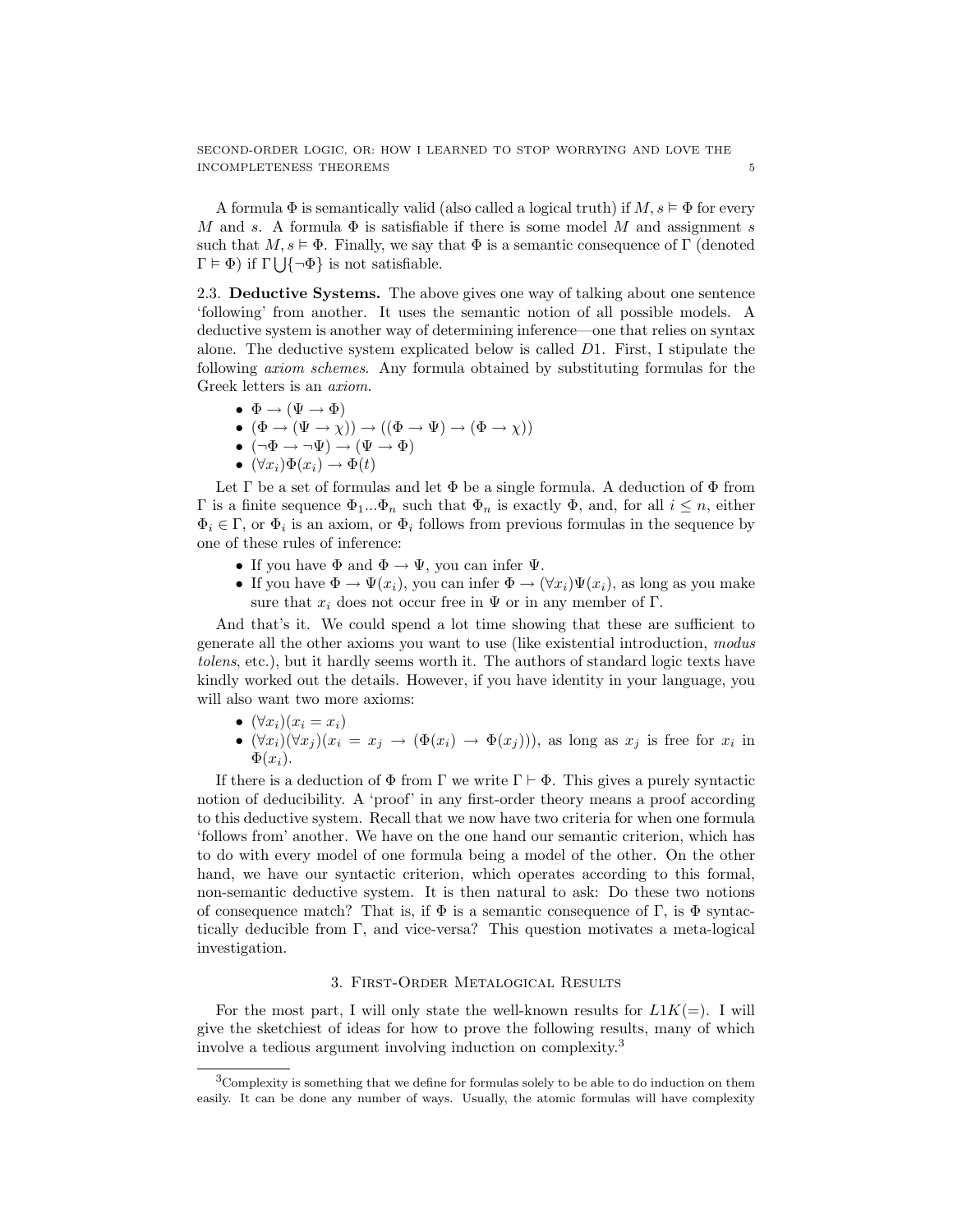#### Theorem 3.1. Soundness: If  $\Gamma \vdash \Phi$  then  $\Gamma \models \Phi$

Proof. Basically, we show that the logical axioms are logically implied by anything, and that both modus ponens and our ∀ introduction rule preserve logical implication. Suppose that all the logical axioms are valid (checking this is a good exercise). Then we can supply a simple inductive proof that any formula  $\Phi$  deducible from  $\Gamma$ is logically implied by Γ.

Case One:  $\Phi$  is a logical axiom. In this case there is nothing to prove.

Case Two:  $\Phi \in \Gamma$ . Then there is also nothing to prove.

Case Three: We obtain  $\Phi$  via *modus ponens* from  $\Psi$  and  $\Psi \to \Phi$ , where  $\Gamma \models \Psi$ and  $\Gamma \models (\Psi \rightarrow \Phi)$ . But those together semantically imply  $\Gamma \models \Phi$ , since every model of  $\Psi$  and  $\Psi \to \Phi$  must be model of  $\Phi$ .

Case Four: Somewhere, we obtain  $\Phi \to (\forall x_i)\Psi(x_i)$  from  $\Phi \to \Psi(x_i)$ , where  $x_i$ does not occur free in  $\Psi$  or in any member of Γ. This is the only tricky part of the proof. Suppose that  $\Gamma \models \Phi \rightarrow \Psi(x_i)$ . We need to show that  $\Gamma \models \Phi \rightarrow \forall (x_i) \Psi(x_i)$ Let M be a model of  $\Gamma$  that contains all the names of  $\Phi$  and  $\forall (x_i)\Psi(x_i)$ . We must show that M is a model of  $\Phi \to \forall (x_i)\Psi(x_i)$ . First of all, it is possible that  $x_i \in dom(M)$ . If so, let M' be the same model as M except map  $x_i \mapsto y_i$ , some dummy variable. Since  $x_j$  does not occur free anywhere, this modification changes no truth values. Thus, M' is a model of  $\Phi \to \Psi(x_j)$ . Suppose that there is some  $x_k \in dom(M')$  such that  $\neg \Psi(x_k)$ . Let M'' be a model with the same domain and truth values as  $M'$ , but add a new variable to  $M''$  called  $x_j$  with the same properties and relations as  $x_k \in dom(M')$ . Note that  $M''$  again changes no truth-values from M'. Then  $\neg \Psi(x_j)$  is true in M''. But since M'' is a model of  $\Phi \to \Psi(x_j)$ , this implies that  $\neg \Phi$  is true in M''. But then  $\neg \Phi$  is true in M', and thus also in M. Therefore, either  $\neg \Phi$  is true in M or  $(\forall x_i)\Psi(x_i)$  is true in M, which was what we wanted to show.  $\Box$ 

Soundness tells us that we will never be able to prove a contradiction in  $L1K(=$ )—whatever implication we can prove syntactically is also semantically valid. It is natural to wonder whether the converse holds: given a semantically valid inference, is there a proof of this inference in the deductive calculus? One of the most appealing results of first-order logic will be that the answer to this question is yes. Soundness tells us that we have not added an axiom scheme in the deductive calculus that will lead us astray; completeness tells us that we have taken care of everything, so to speak. First, a lemma.

Lemma 3.2. The following are equivalent:

- If  $\Gamma \models \Phi$ , then  $\Gamma \vdash \Phi$
- Any consistent set of formulas is satisfiable.

*Proof.* A set of formulas is consistent if there is no  $\Phi$  such that  $\Gamma \vdash \Phi$  and  $\Gamma \vdash \neg \Phi$ . A set is satisfiable if there is a model M and assignment s such that  $M, s \models \chi$  for all  $\chi \in \Gamma$ .

 $(\Rightarrow)$  Suppose the former, and suppose by contradiction that Γ is a consistent set of formulas that is unsatisfiable. Then for any  $\Phi$ , we have  $\Gamma \models \Phi$ . (An unsatisfiable set of formulas semantically implies anything. Semantic implication means that every model M of  $\Gamma$  is also a model of  $\Phi$ , but this is vacuously true if there is no

zero, and 'adding one' component will increase the complexity by one. (So that, for instance, if  $\Phi$  has complexity n,  $(\forall x_i)\Phi(x_i)$  will have complexity  $n+1$ .)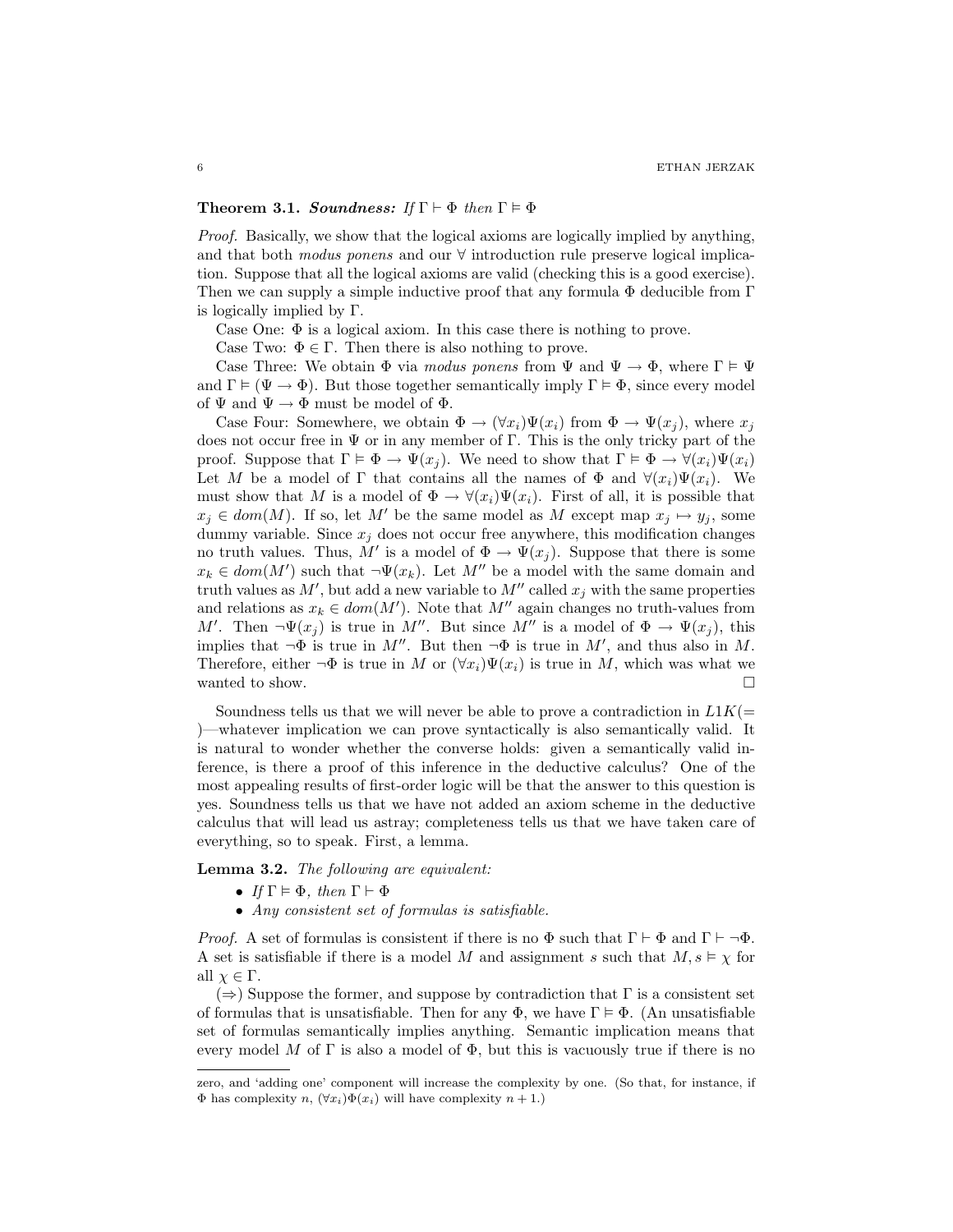model of Γ.) Then  $\Gamma \models \Phi$  and  $\Gamma \models \neg \Phi$ . But by hypothesis this implies that  $\Gamma \vdash \Phi$ and  $\Gamma \vdash \neg \phi$ , contradicting that  $\Gamma$  is consistent.

( $\Leftarrow$ ) Suppose the latter, and suppose  $\Gamma \models \Phi$ . Then by definition  $\Gamma \bigcup \neg \Phi$  is unsatisfiable. Thus by hypothesis  $\Gamma \bigcup \neg \Phi$  is inconsistent, i.e.  $\Gamma \bigcup \neg \Phi \vdash$ . But  $\Gamma \bigcup \neg \Phi \vdash \text{if and only if } \Gamma \vdash \Phi.$ 

$$
\Box
$$

## Theorem 3.3. Completeness (Godel 1930): If  $\Gamma \models \Phi$  then  $\Gamma \vdash \Phi$ .

Proof. This proof is by no means straightforward. It depends crucially on a principal of infinity (namely, that models with infinite domains exist). If we did not allow such models, the completeness theorem would not hold, because there are satisfiable sentences that have no finite models (for example, the first-order Peano axiomatization of arithmetic). A sketch of the proof using the above lemma goes as follows. Begin with a consistent set Γ, and extend Γ to a set  $\Delta$  of formulas for which:

- $\Gamma \subseteq \Delta$ .
- $\Delta$  is consistent, and for any formula  $\Phi$ , either  $\Phi \in \Delta$  or  $\neg \Phi \in \Delta$ .
- For any formula  $\Phi$  and variable  $x_i$ , there is a c such that  $(\neg(\forall x_i)(\Phi(x_i) \rightarrow$  $\neg \Phi(c)$ .

We then form a model M in which members of  $\Gamma$  not containing '=' are satisfied.  $Dom(M)$  is the set of equivalence classes of terms, where  $t_1 \sim t_2$  if  $Th(M) \models t_1 = t_2$ .  $(Th(M)$  is just the set of semantic consequences of M.) For any P,  $\langle t_1...t_n \rangle \in$  $I(P) \Leftrightarrow P(t_1...t_n) \in \Delta$ . Finally we extend this model to include formulas involving '='. The difficulty, of course, is showing in detail that this can be done, which I here neglect.

$$
\Box
$$

Completeness is one of the most appealing results of  $L1K(=)$ . It, together with soundness, yields an immediate and useful consequence:

**Theorem 3.4. Compactness:** Let  $\Gamma$  be a set of formulas. Then  $\Gamma$  is satisfiable if and only if every finite subset of  $\Gamma$  is satisfiable.

*Proof.* ( $\Rightarrow$ ) This implication is trivial. Any model of  $\Gamma$  is eo ipso a model of  $\Delta \subseteq \Gamma$ .  $(\Leftarrow)$  If  $\Gamma$  is not satisfiable, by completeness, it is inconsistent, i.e.  $\Gamma \vdash (\Phi \land \neg \Phi)$ in  $D1$ . But by definition a deduction in  $D1$  contains only finitely many premises. So there is some finite subset  $\Delta \subseteq \Gamma$  such that  $\Delta \vdash (\Phi \wedge \neg \Phi)$  in D1. By soundness,  $\Delta$  cannot be satisfiable. Thus, if every finite subset  $\Delta$  of  $\Gamma$  is satisfiable, so is  $\Gamma$ .

$$
\Box
$$

Finally, we have two related theorems about the sizes of models for first-order theories.

**Theorem 3.5. Downward Lowenheim–Skolem:** Let M be a model of  $L1K(=)$ of cardinality κ. Then M has a submodel M' whose domain is at most  $\tau < \kappa$  (for any  $\tau$  we pick) such that, for every assignment s and formula  $\Phi$ ,  $M, s \vDash \Phi$  if and only if  $M', s \models \Phi$ .

*Proof.* The idea is to find a subset of  $dom(M)$  of a particular cardinality that is closed under all of the elementary operations. One first selects any subset of M with the desired cardinality, and then take its closure, showing that the cardinality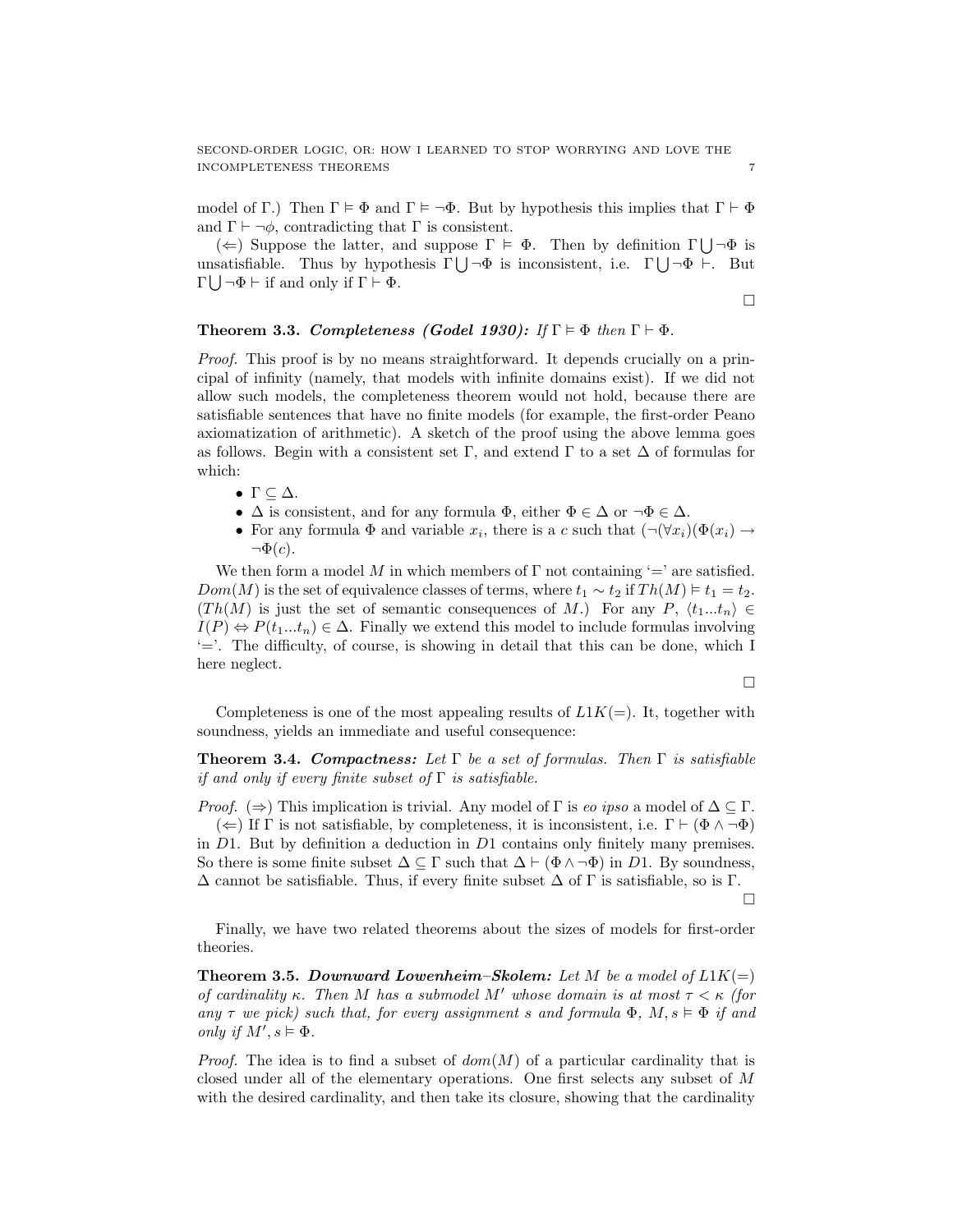of the closure of M under all the elementary operations has cardinality not greater than M. The only difficulty occurs with existential quantifiers: in, say,  $(\exists x_i)P(x_i)$ , we might have the original  $x_i$  outside of our chosen subset. We have to show that we can still find another  $x_j$  in the closure of the subset that satisfies P.  $\Box$ 

**Theorem 3.6.** Upward Lowenheim–Skolem: Let  $\Gamma$  be a set of formulas of  $L1K(=)$  with arbitrarily large finite models. Then, for every infinite cardinal  $\kappa$ , there is a model of  $\Gamma$  whose domain has cardinality  $\kappa$ .

Proof. The idea here is simply to bloat our language with new constant symbols. Recall that the set of non-logical terminology could be of any cardinality. So given Γ, a set of formulas with arbitrarily large finite models, we can simply add new constants, stipulating that they do not equal one another. We have, say,  $\exists (x_i)\exists (x_j)...(x_i \neq x_j)...$  for whatever number of symbols we want. Every finite subset of these axioms is still satisfiable by some model M of Γ, since Γ has arbitrarily large models. Thus, by compactness, the entire set of axioms is satisfiable by  $\Gamma$ , and therefore there is a model of them all. This model cannot have cardinality less than however many constants we added.  $\square$ 

#### 4. First-Order Limitations

Most of the limitations of first-order logic that I discuss here follow from the previous two theorems. Together, they imply that for any first-order axiomatization, if that axiom system is satisfiable with arbitrarily large models, then it has models of any cardinality above a certain point. Thoralf Skolem was the first to thematize the oddities that arise from these theorems, publishing a 'paradox' in 1922 that he intended to undermine first-order set theory as a solid foundation for mathematics. The resolution of the paradox is well known—unlike the liar's paradox and Russel's paradox, this is not an actual antinomy—but it nonetheless places set theory in what Skolem calls a "paradoxical state of affairs," and provides a good entryway to the limitations of first-order expressability. I will sketch the so-called paradox below, presuming a working knowledge of first-order set theory (in this case, ZFC).

4.1. Skolem's Paradox. The basic idea is this: from the first-order axioms of ZFC we can use Cantor's theorem to prove that there are uncountable sets—sets that cannot be put in one-to-one correspondence with the (standard) natural numbers. But since ZFC is a first-order theory, if it is consistent (and therefore satisfiable) with infinite models, it must have models of any cardinality. Then we have a model of ZFC that is countable. But we proved within ZFC itself that there are uncountable sets! It seems, then, that the (translated) proposition 'There are uncountable sets' should be true in any model. Thus, we have a model where there are no uncountable sets, and a statement proved from the axioms of ZFC saying that any model must have uncountable sets.

As bad as the above sounds, it turns out that if we think about it a bit more carefully, there is no strict paradox here, and we needn't consign ZFC to inconsistency. The resolution goes something like this:

First, we must say more carefully what it means for there to be a certain 'function' in  $ZFC<sup>4</sup>$  Our intuition of a function is something like a rule that assigns

 ${}^{4}$ On its face, a function between our objects, whatever they are, is a second-order thing. We have to show that, with the language of set theory, it can be made a first-order thing. On this more later.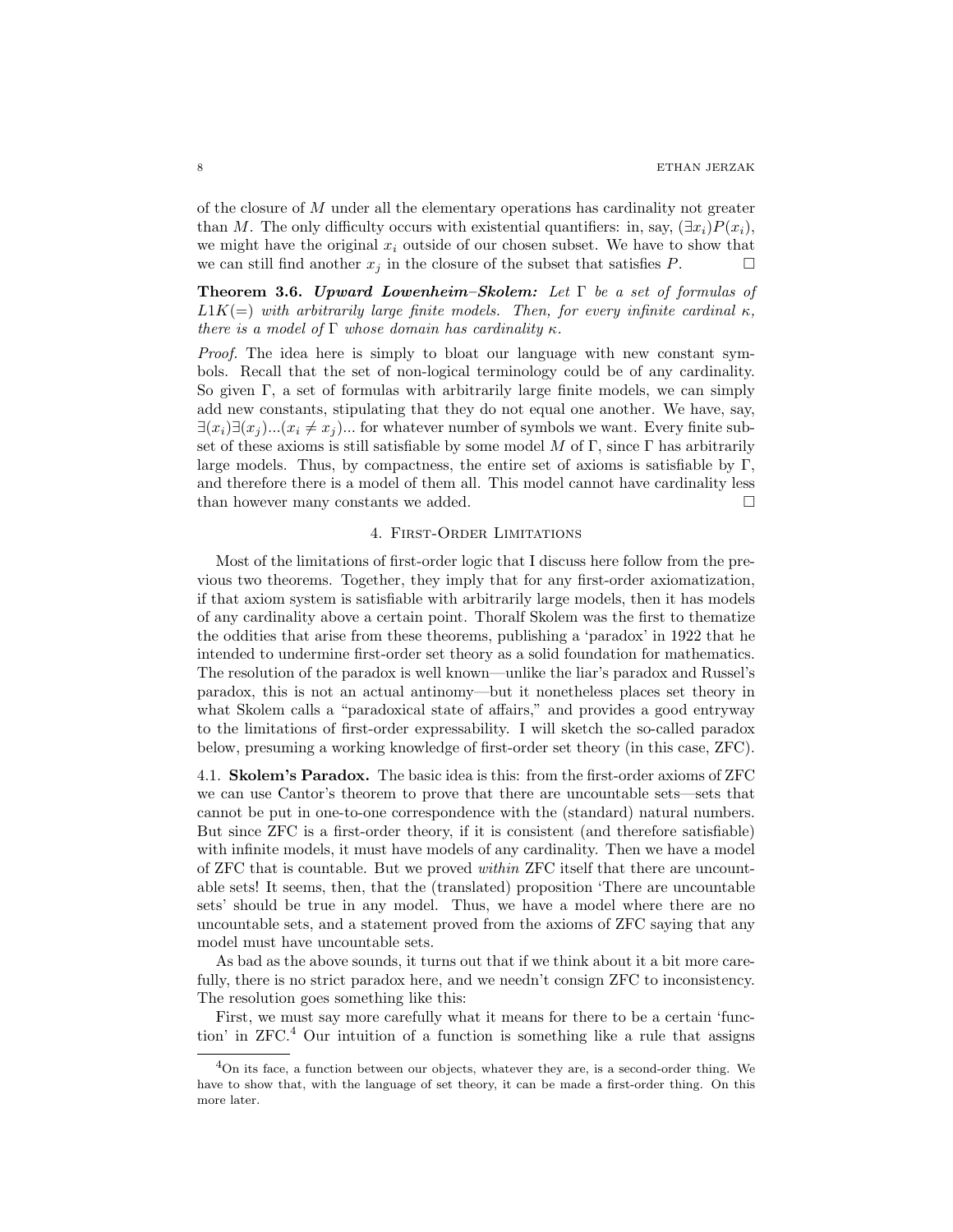elements of one set to elements in another set. That is, given  $x \in X$  and  $y \in Y$ , a function such that  $f(x) = y$  is just something that takes x from X and plops it into  $y$  in Y. We can reduce this intuitive notion more formally to a purely set-theoretic expression:  $f(x) = y$  just in case a certain relation holds between the ordered pair  $\langle x, y \rangle$ —and this ordered pair can just be represented as the unordered set  ${x, {x, y}}$ . So the first horn of the apparent paradox says: we can prove from ZFC that for any model M there is a set  $X \in dom(M)$  such that no set  $F \in dom(M)$ puts X in a one-to-one correspondence<sup>5</sup> with N. The second horn of the paradox says that there is a model  $M'$  of ZFC in which there is a set F that puts X in one-to-one correspondence with N. And once we realize this, we see that there is no paradox at all. The isomorphism set  $F$  required for countability is in  $M'$ , but not in M. So from within the model M, it is true that no set  $F$  will put X in one-to-one correspondence with  $\mathbb N$ ; but it is also true that X and  $\mathbb N$  can be put in one-to-one correspondence, namely, in the model  $M'$ . Thus, the two statements are consistent.

4.2. 'A Paradoxical Situation'. Although we have shown that Skolem's paradox yields no strict contradiction, it nonetheless points toward a deeper insight about first-order logic and the limitations on what it can express. It illustrates in a quite intuitively jarring way the manner in which  $L1K(=)$  is, in a sense, blind to the notion of cardinality. Where does this realization leave our project? Recall that our goal in developing a rigorous logical language was partly to be able to state the informal arguments that mathematicians regularly make in some sort of formal language. Many of the tools that mathematicians regularly use, after this paradox comes to the fore, get quite complicated when speaking a first-order language. We speak, in normal mathematical settings, of the natural numbers, or the real numbers. With the preceding observations in hand, we can no longer do this naively. There can be no first-order axiomatization that captures what we mean by the natural numbers—in particular, that will express the crucial notion that everything in  $dom(\mathbb{N})$  follows 0 by some iteration of the successor function S. By compactness there are non-standard countable models, and by Lowenheim-Skolem, there are even uncountable models. In order to talk about the natural numbers, then, we have to resort to talking about a particular model of an axiom scheme, one that cannot be captured by any axioms of a pure first-order language.

This is a general fact about first-order languages. There are myriad concepts that mathematicians take to be non-problematic, like cardinality, that the language we have developed cannot capture. There is, in fact, a powerful tool for determining whether a certain concept  $can$  be made first-order expressible, and I will briefly state some of the results.

4.3. Ultraproducts. This section presupposes prior acquaintance with finitely additive  $\{0, 1\}$  measures. I will prove one proposition that will put the following on somewhat firm ground. First, a definition: A filter  $F$  on a set  $X$  is a collection of subsets of  $X$  such that

- $X \in F$
- ø  $\notin F$

 ${}^{5}$ In the language of sets, an isomorphism F between X and Y is a set whose elements are of the form  $\{x, \{x, y\}\}\$  where  $x \in X, y \in Y$  such that  $(\forall y \in Y)(\exists x \in X)$  such that  $\{x, \{x, y\}\}\in F$ , and also  $(\forall x_1, x_2 \in X)((\{x_1, \{x_1, y\}\} \in F \land \{x_2, \{x_2, y\}\} \in F) \rightarrow x_1 = x_2).$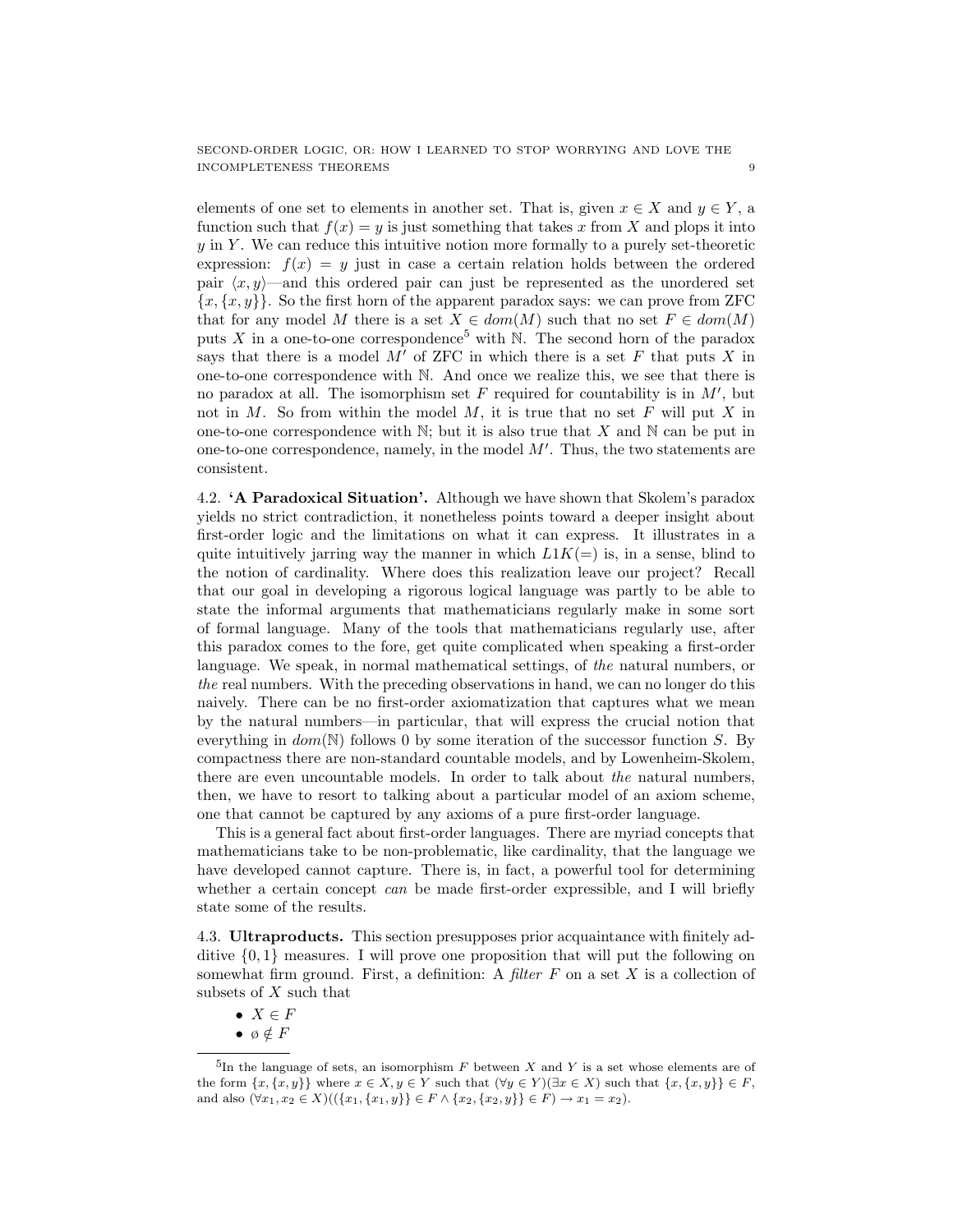- If  $A, B \in F$  then  $A \cap B \in F$ .
- If  $A \in F$  and  $A \subset B$  then  $B \in F$ .

If, for every subset A of X, either  $A \in F$  or  $A^c = X - A \in F$ , we call F an ultrafilter. An ultrafilter, incidentally, is equivalent to a finitely additive  $\{0, 1\}$  measure. Just take the sets in  $F$  to have measure one, and those not in  $F$  to have measure zero. Now, there is one trivial possibility that we usually have to rule out: a perfectly good ultrafilter on  $X$  is the principal ultrafilter, which dictates that a single point has measure one. Any interesting ultrafilter should be non-principal. If no single point has measure one, then we can show by the intersection axiom that no finite set of points has measure one. This proves that the only ultrafilter on a finite set is principal. The following theorem shows that, for infinite sets, the world is more interesting.

#### **Proposition 4.1.** Every infinite set  $X$  has an ultrafilter.

Proof. The proof uses Zorn's lemma, and therefore the axiom of choice. We will start out with any old filter on  $X$ . Our aim is to show that we can extend  $F$  to an ultrafilter. Let F be the poset of all filters on X under inclusion (such that  $F_i \leq F_i$ if every set in  $F_i$  is also in  $F_j$ ). By Zorn's lemma, there is a maximal element  $F_m$ in this chain of filters. Now assume by contradiction that  $F_m$  is not an ultrafilter. Suppose that there is some set A such that  $A \notin F_m$  and  $A^c \notin F_m$ . Define  $F'_m$  to agree with  $F_m$  everywhere, but arbitrarily let it also include A. Then  $F'_m$  is a filter greater than  $F_m$ , contradicting our assumption that  $F_m$  was the maximal element in  $\mathcal F$ . Now we just have to rule out the possibility that all of these filters were principal. Just stipulate that, for all the filters we are considering, every set whose compliment is a single point is in the filter (or: has measure one). The maximal element in a chain satisfying this property will also be non-principal, and by the above argument it must indeed be an ultrafilter.

Say we have a family of structures  $M_i$  over some index set I, where each  $M_i$ has the same set of non-logical terminology. Say also that we have some finitely additive  $\{0, 1\}$  measure  $\mu$  on I. We will want I to be infinite, and  $\mu$  to range over all cofinite subsets of I, otherwise  $\mu$  is principal and the thing we are about to define is much less interesting. Take the Cartesian product

$$
\prod_{i\in I}M_i
$$

and define an equivalence relation on the product such that  $a \sim b$  just in case  $a_i = b_i$  for almost all  $i \in I$  (where 'almost all' is defined by  $\mu$ ). We then quotient out by this equivalence relation, obtaining the *ultraproduct* of  $M_i$  with respect to U and I, denoted

$$
\prod_{i\in I} M_i/\mu.
$$

Of course, one must show that  $\sim$  is indeed an equivalence relation, but this is not difficult; one merely realizes that the union of two sets each with measure zero must itself be measure zero. The following theorem will show why ultraproducts are so useful for determining what concepts first-order logic can express.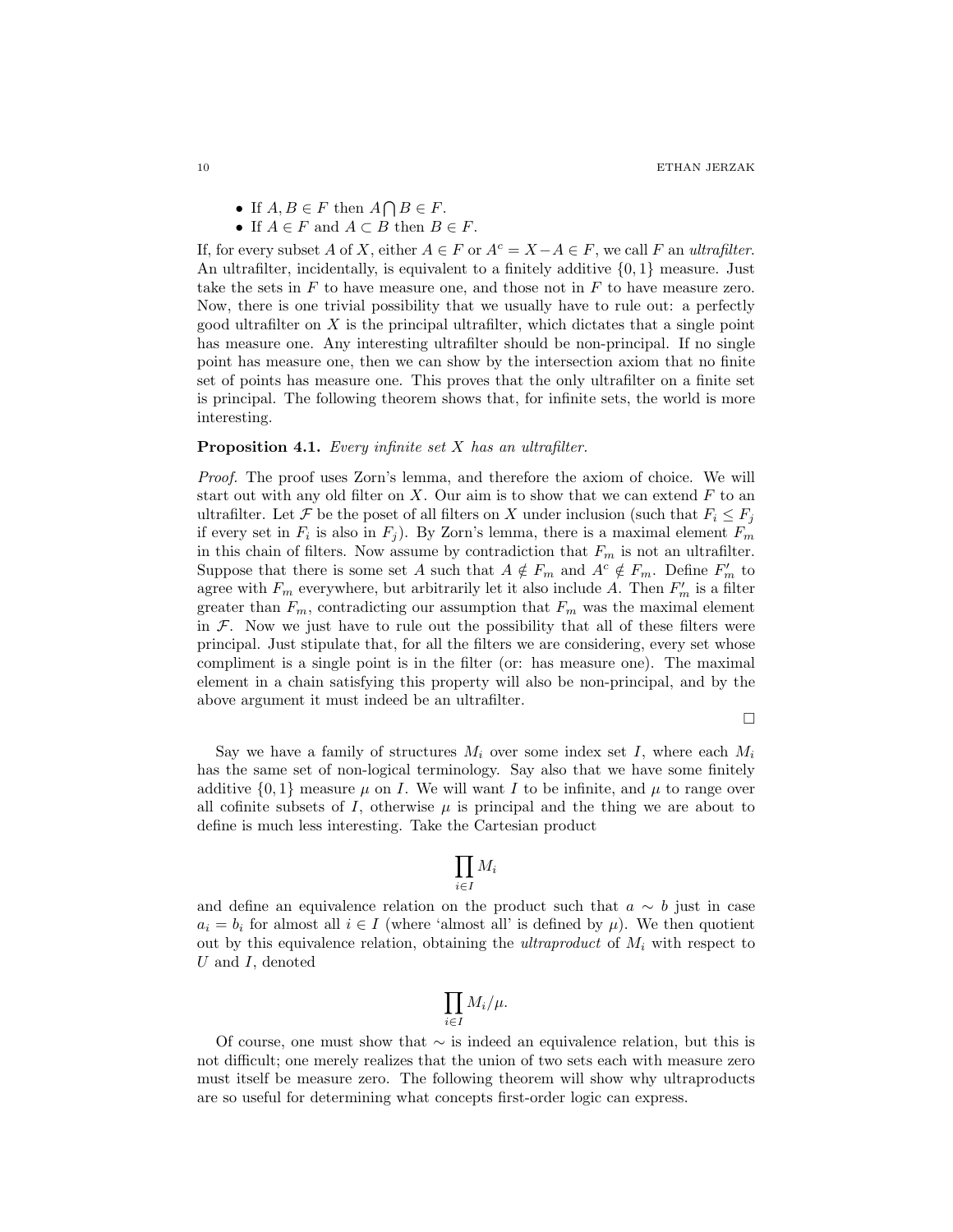**Theorem 4.2.** (Jerzy Los): Let  $\Phi(x_1...x_n)$  be a first-order formula, and let  $M = \prod_{i \in I} M_i/\mu$ . Then, for  $[a_1] \dots [a_n] \in M$ ,  $M \models \Phi([a_1] \dots [a_n])$  if and only if, for almost every  $i \in I$ ,  $M_i \models \Phi(a_1(i)...a_n(i))$ .

*Proof.* ( $\Rightarrow$ ) This is trivial. If a formula  $\Phi([a_1]...[a_n])$  is true in M, then  $\Phi$  is in the equivalence class where, for all  $i \in I$ ,  $M_i \models \Phi(a_1(i)...(a_n(i))$ . Everything else in this equivalence class differs from this only on a set of measure zero. Thus, if  $M \models \Phi([a_1]...[a_n]),$  for almost every i,  $M_i \models \Phi(a_1(i)...(a_n(i))).$ 

 $(\Leftarrow)$  The proof is by induction on the complexity of  $\Phi$ . If  $\Phi$  is atomic, then for almost all *i*, we have that  $M_i \models \Phi(a_1(i)...a_n(i))$ . In  $\prod_{i \in I} M_i$ , then, we have that almost every element of the direct product has  $\Phi(a_1(i)...a_n(i))$  true. But since the ultraproduct quotients out by sets of measure zero, we have that  $M \models \Phi([a_1]...[a_n])$ . The inductive step is similar, but we should note that the existential case uses the axiom of choice. To go from  $\Phi([a_1]...[a_n])$  to  $(\exists x)(\Phi([a_1]...[a_n]))$ , we have to be able to form each ultraelement  $[a_i]$  by picking some  $a_j(i)$  for each  $i \in I$  that satisfies the existential formula.

The above theorem gives us a powerful tool disproving that something is firstorder expressible. Given some property, if we take the ultraproduct of a bunch of structures almost all of which satisfy that property, we can prove that we cannot formulate that property in a first-order way by showing that the ultraproduct does not satisfy that property. (For properties that we know to be first-order, it gives us a powerful tool for showing what certain ultrastructures look like.) Let's have an example:

Example 4.3. Suppose we are doing graph theory. This is a fairly simple firstorder language, where for the constants  $K$  we have a set of vertices  $V$ , and a set of edges E such that for any  $v_1, v_2 \in V$ , either  $E(v_1, v_2)$  or  $\neg E(v_1, v_2)$ . We stipulate also that  $(\forall v_1) \neg E(v_1, v_1)$ , and  $(\forall v_1, v_2 \in V)[E(v_1, v_2) \rightarrow E(v_2, v_1)]$ . It is fairly easy to show that certain things are first-order expressible, just by stating them thus. For example, we can represent 'has a three-cycle' in a first-order way with the formula:  $(\exists v_1, v_2, v_3)$ [ $E(v_1, v_2)$ ,  $E(v_2, v_3)$ ,  $E(v_3, v_1)$ ]. (Note that we do not need to stipulate here that  $v_1 \neq v_2$ , etc., because no vertex can be connected to itself with an edge, such that if  $v_1 = v_2$ , the formula is unsatisfiable.)

It is a bit more difficult to prove that something isn't first-order expressible, because it takes a lot of time to check every possible formula. The standard way of doing it is using Lowenheim-Skolem. For example, to prove that there is no firstorder formula that is true for all and only finite graphs, we can simply use theorem 3.6 above: If a formula  $\Phi$  is true for all finite graphs, then it has arbitrarily large finite models. But then by 3.6 it has an infinite model of any cardinality, so that there are models of  $\Phi$  that also include infinite graphs.

This is a perfectly fine thing to do, but based on our knowledge of ultraproducts we have a much more amusing way of doing such proofs. Take, for instance, the property of connectedness. Can we find a first-order formula Φ that holds for all any only connected graphs? We first observe that for any  $n$  we can indeed find a formula that says 'G has a path from  $v_1$  to  $v_2$  of length n.' When  $n = 2$ , for example, we could say that there is a path of length two from  $v_1$  to  $v_2$  if  $(\exists v_3)(E(v_1, v_3), E(v_3, v_2))$ . It is easy to generalize this formula to n. We seek, then something that says that given any two vertices in  $G$ , there is a path of length one between them, or a path of length two, or a path of length three, etc. This is an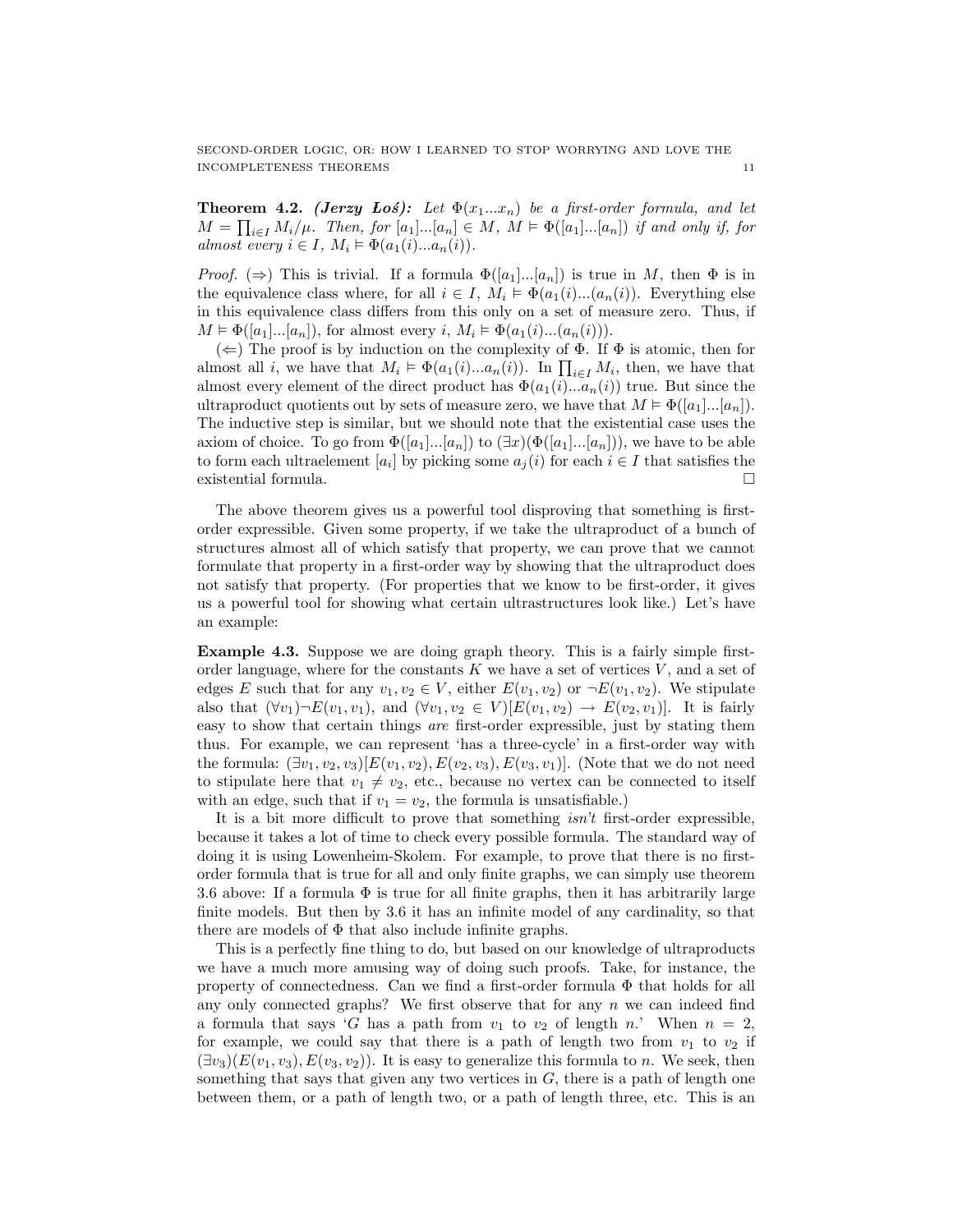infinite disjunction, though, which are disallowed. But perhaps we are not being clever enough, and an entirely different approach will give the desired property. The following argument will show that this cannot be the case.

The strategy is to construct a bunch of connected graphs, take their ultraproduct, and show that the ultraproduct is itself not connected. By theorem 4.2, then, it will follow that connectedness cannot be expressed by any first-order formula.

Each  $G_i$  will just be the *i*-cycle. This defines a countably infinite collection of graphs, so there is some ultrafilter  $\mu$  on the index set N. Furthermore, whatever this  $\mu$  is, almost all of the  $G_i$  must be connected, because all of them are. We can then take the ultraproduct

$$
G=\prod_{i\in\mathbb{N}}G_i/\mu.
$$

So, we ask: what does  $G$  look like? We can prove that, whatever it is, it cannot have any cycles of any length. There cannot be a cycle of length 3, because almost all  $G_i$ have no cycle of length three, and having a cycle of any particular length is firstorder expressible. Obviously, then, G has no cycles of length  $n$  for any  $n$ , because almost all  $G_i$  have no cycle of length n. Given a vertex, the property that this vertex has a particular degree is first-order: thus, every vertex in G must have degree two, as does every vertex in every  $G_i$ . The only graph with no cycles but where every vertex has degree two is the graph isomorphic to  $\mathbb Z$  with a vertex at every integer and an edge between any two integers n and m were  $|n - m| = 1$ . G therefore consists of countably many copies of  $\mathbb{Z}$ . But then G is certainly not connected. If connectedness were first-order expressible, then G would be connected; G is not connected; therefore connectedness is not first-order expressible.

This concludes what I wish to say about first-order logic on its own. The idea I wish to stress is that, while  $L1K(=)$  has quite appealing metalogical results, viz., the soundness and completeness theorems, it places limits on the expressibility of certain crucial mathematical notions. In the next section, I shall develop standard second-order logic, to see what one gains and loses by allowing higher-order quantifiers.

#### 5. Second-Order Logic

The completeness theorem for first-order logic suggests, intuitively speaking, that we have developed the 'right' semantics and the 'right' deductive system for a system with quantifiers and variables that can range over objects. As we will show, for second-order logic, there can be no such match, no matter what semantics and deductive system we use. Thus, there are competing versions of second-order logic, especially with respect to the semantics. In this paper I will stick to standard second-order logic, which is the most obvious extension of first-order logic to include second-order variables. Other ways of doing it exist, each with its own merits and limitations. The two most notable extensions different from the standard way that I shall develop are, first, a free-variable only extension, where we allow a free variable to be a relation but we do not allow quantifiers to range over relations, properties, or functions, and second, full second-order logic with the Henkin semantics, where for every model we limit what collections of objects each second-order variable can range over. The Henkin model actually yields metalogical results almost as appealing as those for first-order, but comes with most of its baggage. I shall therefore limit myself to full second-order logic with the standard semantics.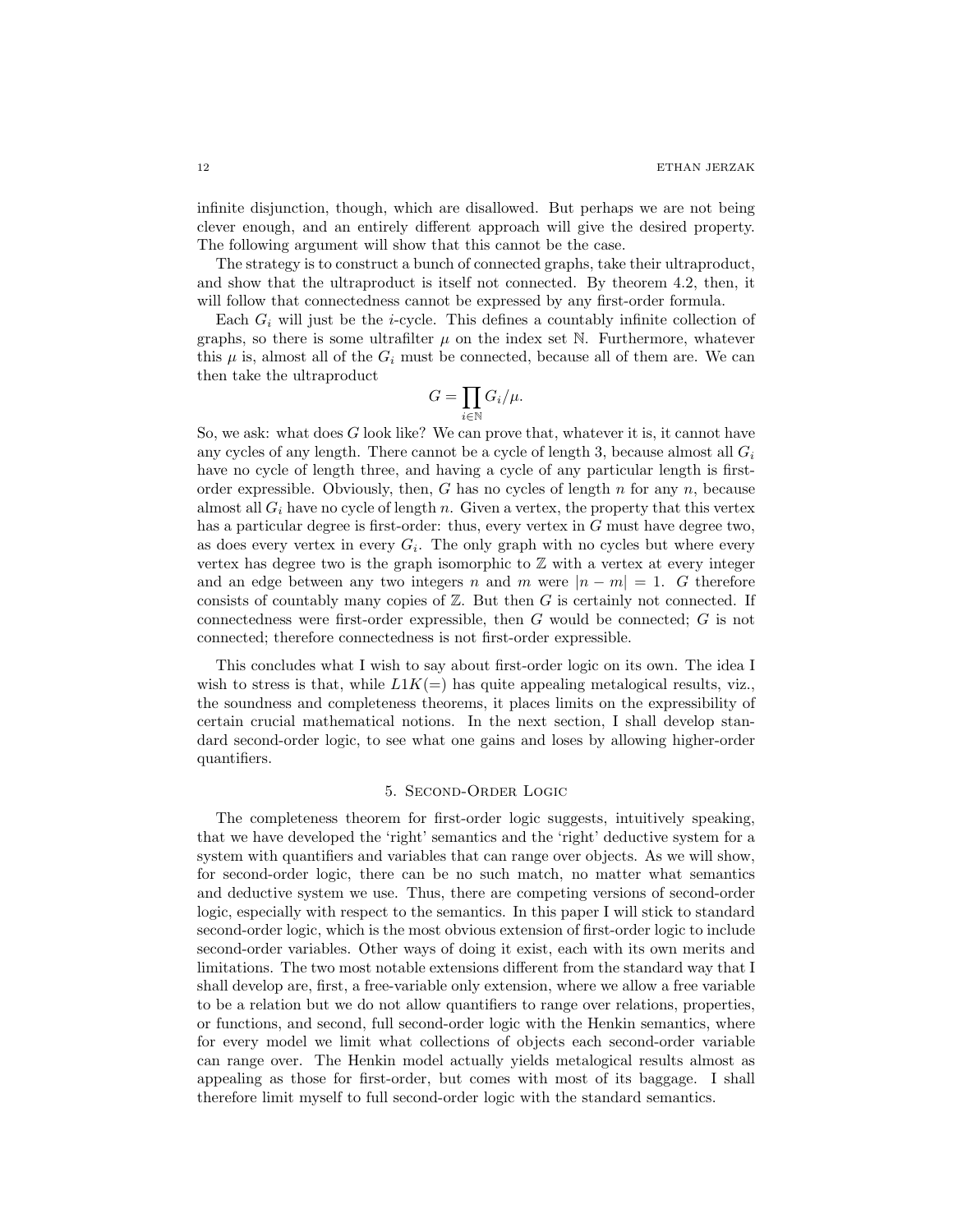We begin with  $L1K$ , first-order logic *without* equality. We add to  $L1K$  relation and function variables, with universal quantifiers to bind them. We will call standard second-order logic with a set K of constants  $L2K$ . In all that follows, capital letters like  $X$  and  $Y$  will stand for relation variables, lowercase letters like  $f$  and  $g$ will stand for function variables, and lowercase letters like  $x$  and  $y$  will stand for object variables. A function or relation variable of the form  $X^n$  or  $f^n$  indicates that the function or relation is *n*-place. Greek letters stand for formulas, and  $\Gamma$  and  $\Delta$ stand for sets of formulas. I shall also hereafter abbreviate things like  $R(x_1, ..., x_n)$ as  $R\langle x \rangle_n$ .

We define the existential quantifier in the usual way:  $(\exists X)\Phi \leftrightarrow \neg(\forall X)\neg \Phi$ , and  $(\exists f)\Phi \leftrightarrow \neg(\forall f)\neg \Phi$ . So, for example, if I wanted to say, 'there is a property that applies to nothing', I could:  $(\exists X)(\forall x) \neg Xx$ . You may be fretting about the lack of identity as a logical symbol, but we can define it purely in terms of second-order variables:

$$
x = y : (\forall X)(Xx \leftrightarrow Xy).
$$

For the purposes of this paper, I will not distinguish between properties/relations and sets. Intuitively, there does seem to be a difference in sense, namely, that properties/relations seem intensional while sets are purely extensional. In fact, from a logical standpoint, we can define sets, relations, and functions, all in terms of another (usually one chooses sets to be primitive). I can define  $f\langle x \rangle_n = \langle y \rangle_m$  to be the ordered set (which, as we saw above, can be rewritten, albeit not efficiently, as an unordered set)  $X = \langle \langle x \rangle_n, \langle y \rangle_m \rangle$ . A relation  $R\langle x \rangle_n$  can be encoded by the set  $X = \langle x \rangle_n$ . This is where differences in sense can become tricky at least in non-mathematical settings: the set of people defined by the property of having a liver may well be the same as the set of people defined by the property of having a kidney, but these properties still seem to be different. In the world of mathematics, though, these differences are less important. Our concern here is mostly in the range of these objects and the logical structure that this range implies, not in the subtleties of their intuitive senses.

It is easy to see from the above how to create  $n$ -order logics: simply introduce new variables to range over sets of (and therefore relations among and functions between)  $(n-1)$ -order variables. It is a fact, however, which I shall by no means prove, that one gains little in expressive power by going beyond second-order variables. Secondorder logic is, in a certain sense, enough.

5.1. Deductive Systems. The deductive system  $D2$  for  $L2K$  is a straightforward extension of D1. One takes everything from it, and merely adds the following axioms:

- $(\forall X^n)\Phi(X^n) \to \Phi(T)$ , where T is either an *n*-place relation variable free for  $X^n$  in  $\Phi$  or a non-logical *n*-place relation letter.
- From  $\Phi \to \Psi(X_1)$ , you can infer  $(\forall X)\Phi(X)$ , as long as you make sure that X does not occur free in  $\Phi$  or in any premise.

Of course, using the above equivalence between functions and relations, one gets similar deductive rules that can abbreviate the unwieldily translation. Basically, in either of the two above axioms, replace each n-place relation variable with an  $n$ -place function variable, and change everything else in the obvious way. We will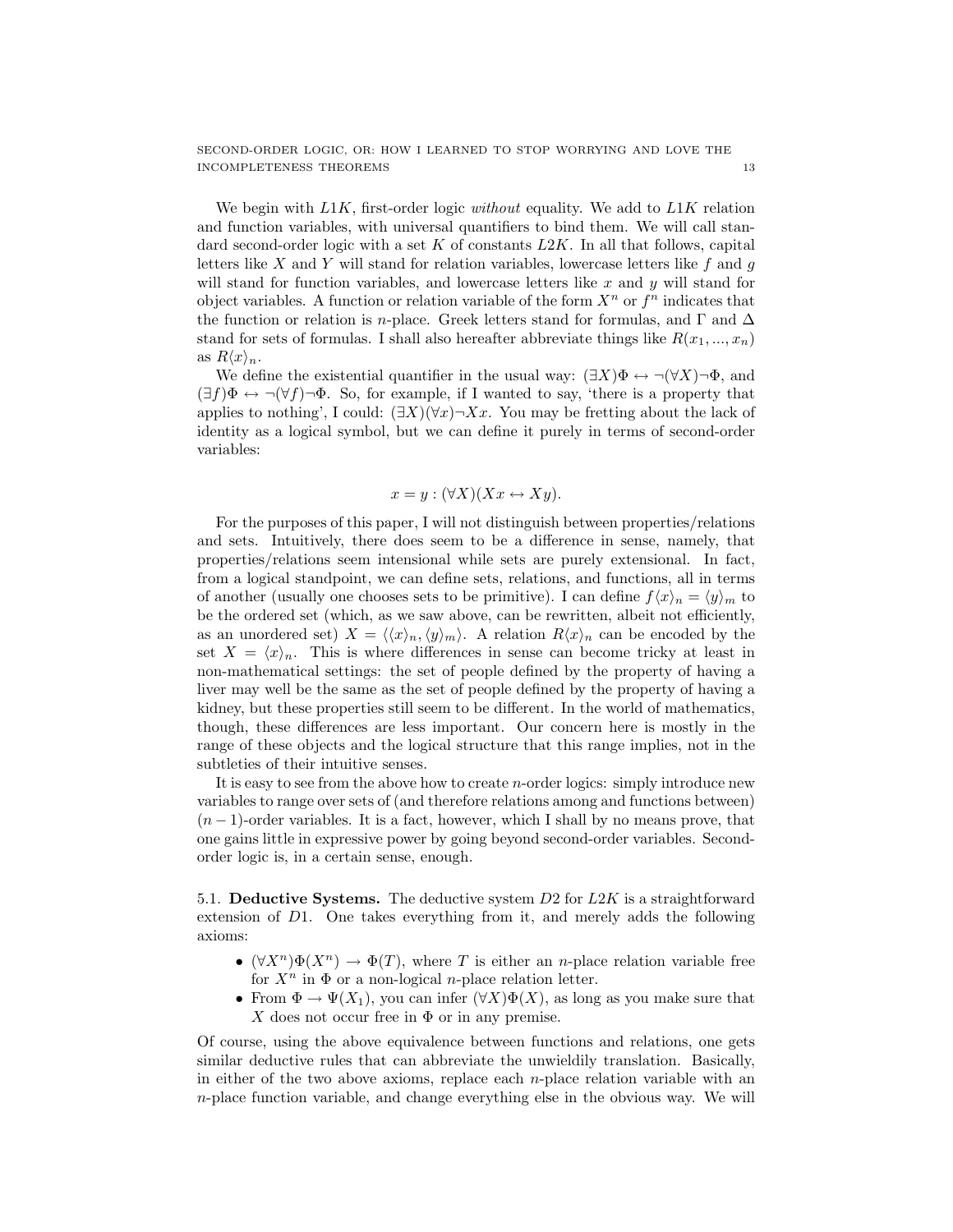also require the following two axioms, the first being more essential, the latter being more contentious:

- Axiom scheme of comprehension:  $(\exists X^n)(\forall \langle x \rangle_n)(X^n\langle x \rangle_n \leftrightarrow \Phi\langle x \rangle_n)$ .
- Axiom of choice:

 $(\forall X^{n+1})[(\forall \langle x \rangle_n)(\exists y)(X^{n+1}\langle\langle x \rangle_n, y\rangle) \rightarrow (\exists f^n)(\forall \langle x \rangle_n)(X^{n+1}\langle\langle x \rangle_n, f\langle x \rangle_n))].$ 

These formal definitions are a bit more opaque than the ones derived mutatas mutandis from  $D_1$ , so they call for a bit of discussion. The axiom scheme of comprehension says that for every formula  $\Phi$  of  $L2K$ , there is some relation  $X^n$ with the same extension. This version of the axiom of choice says, in the antecedent, that for every sequence  $\langle x \rangle_n$  there is some y such that the sequence  $\langle \langle x \rangle_n, y \rangle$  satisfies  $X^{n+1}$ . The conditional says that, if this be the case, then there is some function that selects one such y for every  $\langle x \rangle_n$ . This axiom has a troubled history, but I have implicitly been assuming it (in the metatheory) throughout this paper. For example, the proof of Los's theorem depends on it. Other equally interesting things happen if we drop the axiom of choice, but that is a topic for another paper. My aim here is in finding a good way to formalize mainstream mathematics.

Recall that we defined first-order equality in terms of relations. To justify  $D2$ , then, we would have to show that we can derive the axioms for equality in  $D1$  from the above axioms and the definition of equality in  $L2K$ . This is a good exercise.

5.2. Semantics. I shall present only the standard semantics, the most obvious extension of first-order semantics to  $L2K$ .<sup>6</sup> We begin with the exact same structure: a model of L2K is structure  $M = \langle d, I \rangle$ . A variable assignment s still assigns a member of  $d$  do each first-order variable, but now it also assigns a subset of  $d^n$  to each *n*-place relation variable, and a function from  $d^n$  to  $d$  for each *n*-place function variable. The denotation function for the terms of  $L2K$  just extends that for  $L1K$ :

• If  $M = \langle d, I \rangle$  is a model and s is an assignment on M, the denotation of  $f^{n}\langle t \rangle_n$  in M, s is the value of the function  $s(f^n)$  at the sequence of members of d denoted by the members  $\langle t \rangle_n$ .

The relation of satisfaction is also an extension of that for  $L1K$ :

- If  $X^n$  is a relation variable and  $\langle t \rangle_n$  is a sequence of n terms, then  $M, s \vDash$  $X^n \langle t \rangle_n$  if the sequence of members of d denoted by the members  $\langle t \rangle_n$  is an element of  $s(X^n)$ .
- $M, s \models \forall X \Phi$  if  $M, s' \models \Phi$  for each assignment s' that agrees with s at every variable except possibly  $X$ .

 ${}^{6}$ The other two semantics in common use for  $L2K$  work roughly as follows: we can define the relation of quasi-satisfiability such that M, s quasi-satisfies  $\Phi$  if  $M, s' \vDash \Phi$  for every assignment  $s'$  that agrees with  $s$  on the first-order variables. This definition can become the basis for a semantics for second-order logic with only free (no bound) second-order variables. The Henkin semantics for full L2K (with bound second-order variables) allows relation variables to range only over a fixed subset of relations on the domain, not necessarily all possible relations (and similarly for functions). So a Henkin model of  $L2K$  is a structure  $\langle d, D, F, I \rangle$ , where d is still the domain and  $I$  is still the interpretation function, but  $D$  and  $F$  are collections of relations and functions, respectively. The interpretation function is only allowed to assign to each relation variable a relation in  $D$ , and for function variables, only collections found in  $F$ . These limitations are have some useful applications and appealing metaresults. In particular, the soundness and completeness theorems hold for  $L2K$  with the Henkin semantics. Unfortunately, this is only the case because the Henkin semantics effectively makes  $L2K$  identical to a many-sorted version of L1K, and therefore no more expressive.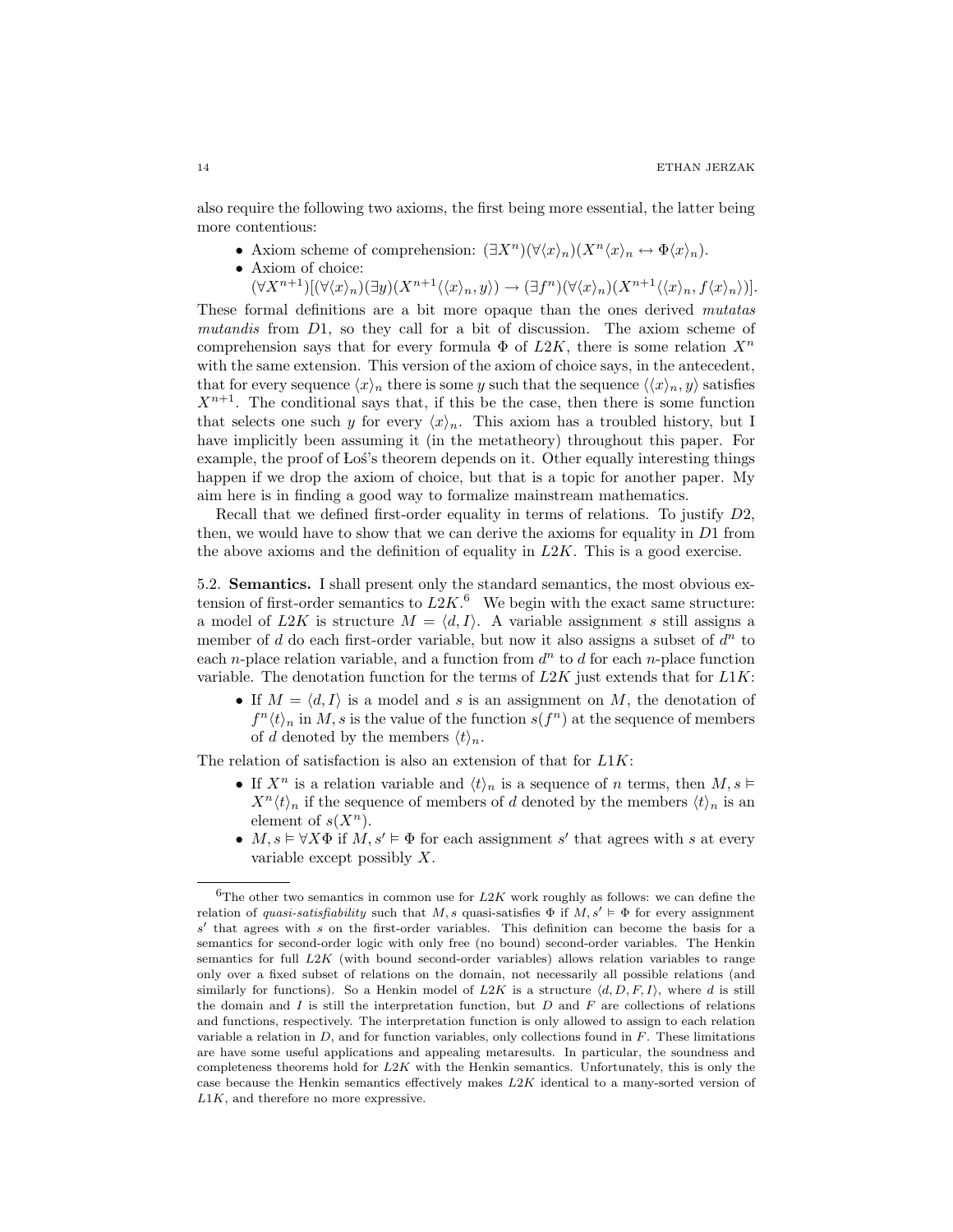•  $M, s \models \forall f \Phi$  if  $M, s' \models \Phi$  for each assignment s' that agrees with s at every variable except possibly f.

Everything else works exactly as you would expect.  $\Phi$  is valid if for every M and s, we have that  $M, s \models \Phi$ .  $\Phi$  is satisfiable if there is some M and s that satisfy  $\Phi$ .  $\Phi$  is a semantic consequence of  $\Gamma$  if every M, s that satisfy  $\Gamma$  also satisfy  $\Phi$ , i.e. if  $\Gamma \bigcup \neg \Phi$  is not satisfiable.

There are a few other details to work out, but everything pretty much translates mutatas mutandis from  $L1K$  semantics to  $L2K$  standard semantics. Let us now look at the metaresults for second-order logic.

#### 6. Second-Order Metaresults

As we will see,  $L2K$  is much less metalogically satisfying than  $L1K$ . Of particular consternation is the lack of completeness. There is one glimmer of hope, however, which is that our deductive system  $D2$  is at least sound.

**Theorem 6.1. Soundness of L2K:** Let  $\Gamma$  be a set of formulas and  $\Phi$  a single formula in L2K. If  $\Gamma \vdash_{D2} \Phi$ , then  $\Gamma \models \Phi$  in the standard semantics.

*Proof.* Like the soundness proof for D1 and  $L1K$ , this proof is relatively straightforward. We dutifully check every axiom and rule of inference. Unlike the proof for D1, however, it will seem more dubious. I shall check only the two substantially new rules: the axiom scheme of comprehension and the axiom of choice. What follows will, I hope, seem very much like cheating and circular argumentation. Indeed, any attempt to 'prove' or 'validate' the axiom of choice should fall on skeptical ears. But we are not validating the axiom out of thin air as a metaphysical principal; we are showing that, given that it is an intuitively true axiom, the rule holds in the formal language  $L2K$ . Basically, then, to validate the axiom of choice for  $L2K$ , I am simply going to invoke that principal in the metatheory. Thus, it will seem as though I am using something to prove itself. But really this is not the case—or, if it is the case, then it is also the case for the proof of soundness for  $L1K$ . Recall that in that proof, we proved the validity of, say, modus ponens by saying:

Case Three: We obtain  $\Phi$  via *modus ponens* from  $\Psi$  and  $\Psi \to \Phi$ , where  $\Gamma \models \Psi$  and  $\Gamma \models (\Psi \rightarrow \Phi)$ . But those together semantically imply  $\Gamma \models \Phi$ , since every model of  $\Psi$  and  $\Psi \rightarrow \Phi$  must be model of Φ.

This proof, too, uses the very principal it is trying to validate, by appealing to the fact that any model of  $\Psi$  and  $\Psi \to \Phi$  must be a model of  $\Phi$ . The point is that the principal we invoke is in the metatheory, while the principal we prove is in the formal system itself. The same shall go for these two new axioms in  $L2K$ . The aim is not to show that these axioms are metaphysically justified, but rather to show that they are allowed with respect to the semantics. Thus, this proof is not structurally different from that for  $D1$ ; in order to argue that  $D1$  retains epistemological priority, one would have to argue that the very metatheoretic principal of modus ponens itself is epistemologically prior to the axiom of choice or comprehension. That investigation leaves the realm of logic, and enters that of metaphysics.

Anyhow, to business. Let us first prove that the axiom scheme of comprehension is sound. We want to show that, given a formula  $\Phi$  with n free variables, we can find a relation  $X^n$  with the same extension, i.e. for any  $\langle x \rangle_n$ ,  $X^n \langle x \rangle_n$  holds if and only if  $\Phi\langle x\rangle_n$  is true. We will use the principal that every formula in the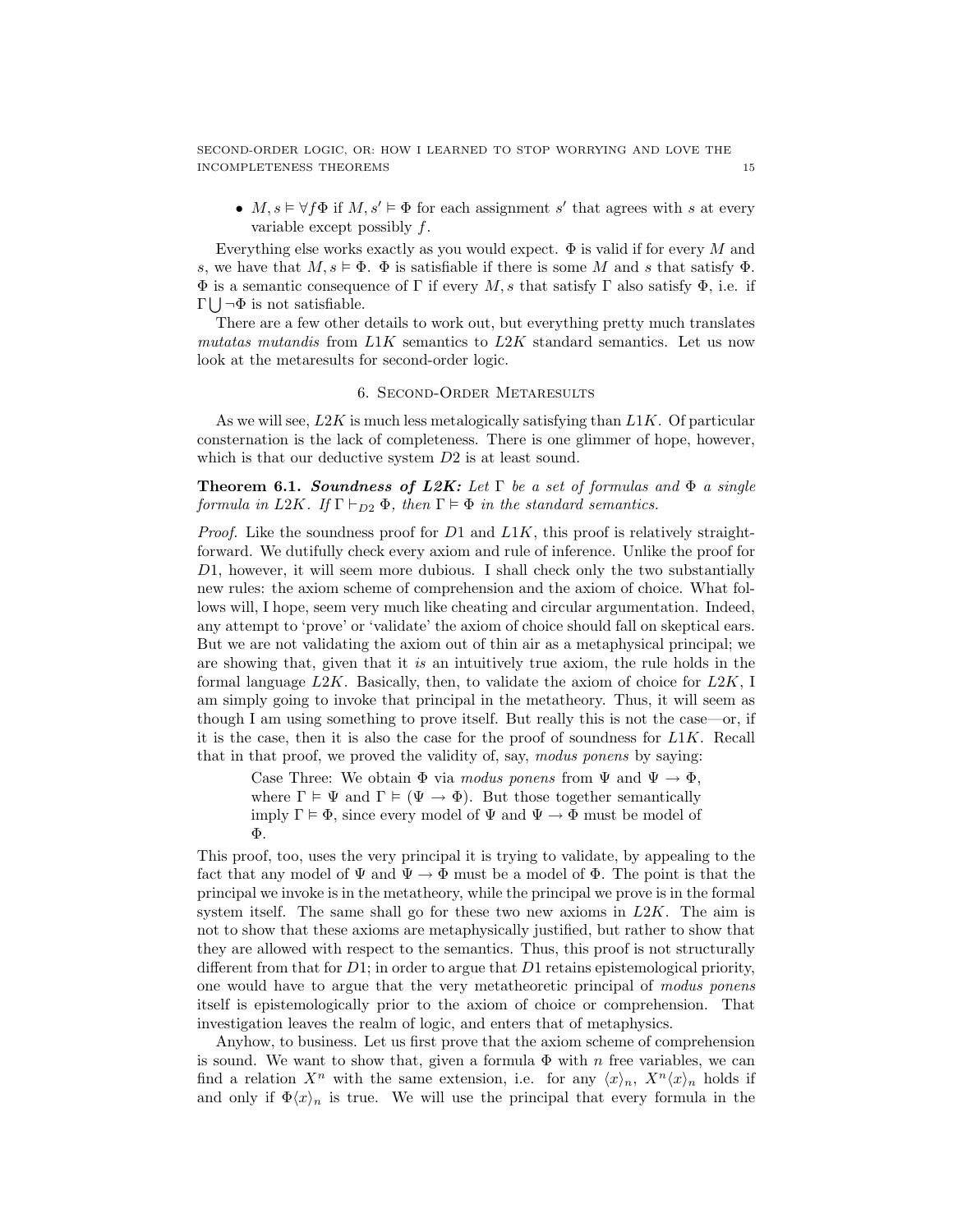metatheory determines a relation, namely, the relation of satisfying that formula. We also assume (in the metatheory) that if  $d$  is a set and  $P$  a property, there is some set containing all and only the members of  $d$  that satisfy  $P$ . Given these two principals, the validity of the axiom scheme follows immediately: given Φ, there is some relation in the metatheory co-extensive with  $\Phi$ , and we can restrict the domain of that relation to that of our original model by the above separation property. That will yield a perfectly good relation  $X^n$  in M that has the same extension as Φ.

A similar argument uses the axiom of choice to prove the validity of the axiom of choice. Start with any  $(n+1)$ -place relation  $X^{n+1}$  in which, for whatever first n variables we choose, there is some  $n + 1$ st variable y satisfying  $X^{n+1}$ . We want to show that there is some  $f^n$  that will pick out one such y for every sequence  $\langle x \rangle_n$ . But since we have such a y for every  $\langle x \rangle_n$ , we have a bunch of non-empty sets, one with each y. By the (metatheoretic!) axiom of choice, there is some function that will pick out one such y for every appropriate sequence. And by the principal of separation we used in the above paragraph, we can restrict the domain of  $f<sup>n</sup>$  to whatever model we started with, without changing the desired property that this function satisfies  $X^{n+1}\langle\langle x\rangle_n, f\langle x\rangle_n\rangle$  for any  $\langle x\rangle_n$ . Such a function therefore exists in our model, and the axiom of choice (in D2) is semantically implied by anything. П

The natural thing to inquire now is whether  $L2K$ , like  $L1K$ , is complete. The answer will be negative, by Godel's first incompleteness theorem. But this failure of completeness will at the same time give a quite appealing result: we can successfully characterize arithmetic in pure  $L2K$ . I assume familiarity with the first-order Peano axioms of arithmetic. The set of non-logical symbols is  $A = \{0, s, +, *, <\}.$  The only thing that changes in the second-order version is: instead of having an axiom scheme for induction, whereby we have to enumerate a separate axiom for each sentence in the language, we can simply state the full-blooded induction axiom:

$$
(\forall X)[(X0 \land (\forall x)(Xx \to Xsx)) \to (\forall x)Xx]
$$

We already know that  $L1A$  has non-standard models—even uncountable models. The following will show that this slight embarrassment does not occur in L2A.

Theorem 6.2. Categoricity of Arithmetic (Dedekind): Let  $M1 = \langle d_1, I_1 \rangle$ and  $M2 = \langle d_2, I_2 \rangle$  be two models of L2A. Let  $0_i, s_i, +_i$ , and  $*_i$  be the interpretations of the constants for  $i = 1, 2$ . It follows that M1 and M2 are isomorphic.

*Proof.* The strategy is to define a particular subset of  $d_1 \times d_2$  and prove that it is, first, a function, and second, an isomorphism. This is a routine proof, but an important result.

Let  $S \subseteq d_1 \times d_2$  be called *successor closed* if:

- $\langle 0_1, 0_2 \rangle \in S$
- If  $\langle a, b \rangle \in S$  then  $\langle s_1 a, s_2 b \rangle \in S$ .

Let f be the intersection of all successor-closed subsets of  $d_1 \times d_2$ . f cannot be empty, because  $d_1 \times d_2$  is itself successor-closed and  $\langle 0_1, 0_2 \rangle$  is in every successorclosed subset. Now, to the task of showing that  $f$  is not only a function but also an isomorphism. Four lemmas establish the theorem, and we make ample use of inductive arguments.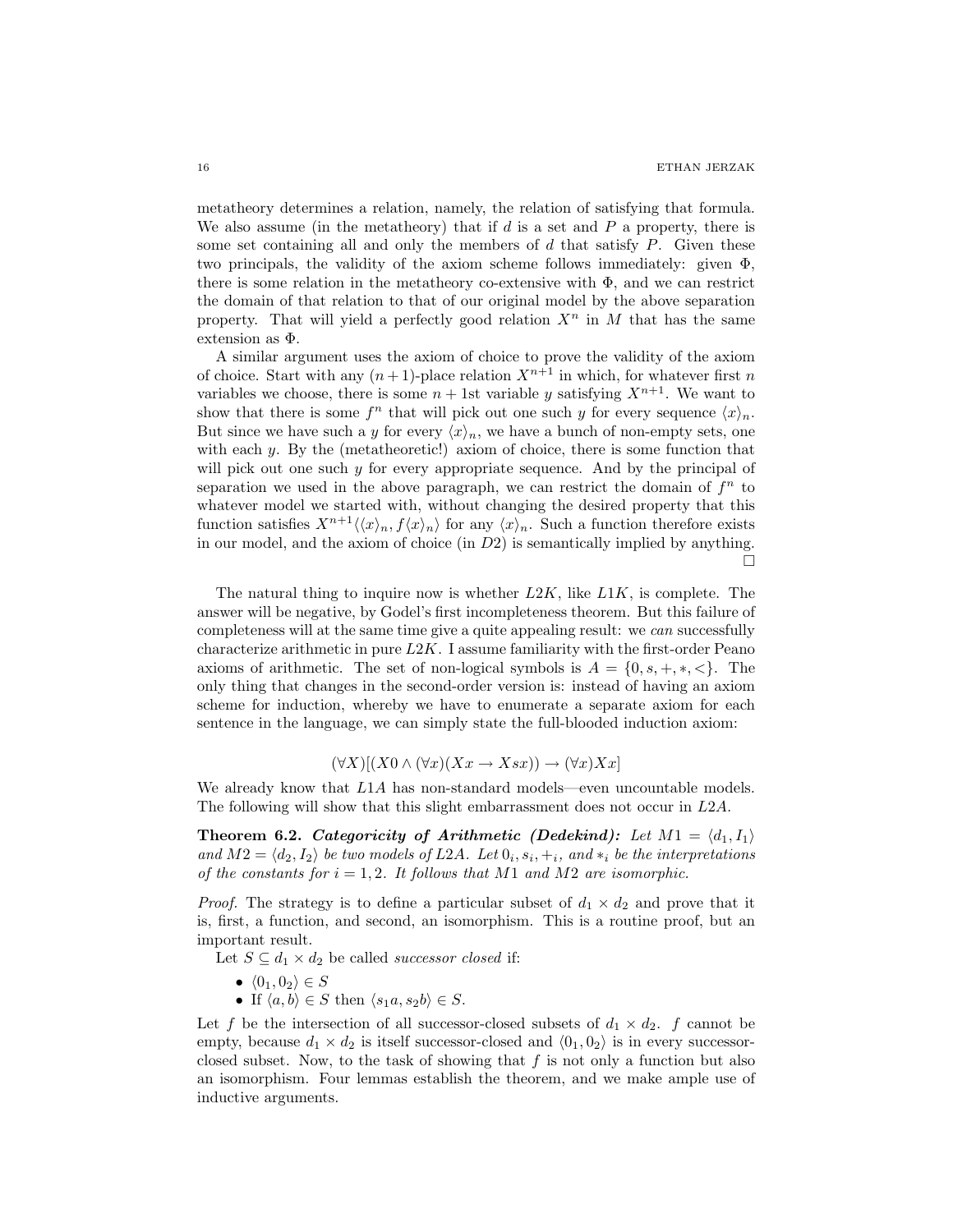- (1) For every  $a \in d_1$  there is some  $b \in d_2$  such that  $\langle a, b \rangle \in f$ . Let P be the set in  $d_1$  for which this property holds; we must show that P contains everything in  $d_1$ . Obviously,  $0_1 \in P$ , since  $\langle 0_1, 0_2 \rangle \in f$ . Now, let  $a \in P$ . There is some  $b \in d_2$  such that  $\langle a, b \rangle \in f$ . But since f is successor-closed,  $\langle s_1a, s_2b \rangle \in f$ . Thus  $s_1a \in P$ , and by induction, P contains every member of  $d_1$ .
- (2) If  $\langle a, b \rangle \in f$  and  $\langle a, c \rangle \in f$ , then  $b = c$ . (Thus f is a function.) Let P be the subset of  $d_1$  for which the desired property holds. Suppose by contradiction that  $0_1$  is not in P. Then there is some  $c \neq 0_2$  such that  $\langle 0_1, c \rangle \in f$ . Set  $S = d_1 \times d_2 - \{\langle 0_1, c \rangle\}$ . S is still successor-closed, but since  $\langle 0_1, c \rangle$  is not in S, it cannot be in the intersection of all successor-closed subsets, a contradiction. Thus  $0<sub>1</sub> \in P$ . Now, let  $a \in P$ , and let b be the unique element of  $d_2$  such that  $\langle a, b \rangle \in f$ . Clearly  $\langle s_1a, s_2b \rangle \in f$ . Now just apply the same trick as before: suppose there is some  $c \neq s_2b$  such that  $\langle s_1a, c \rangle \in f$ . Let  $S' = f - \{\langle s_1a, c \rangle\}$ . Now, clearly  $s_1a \neq 0_1$ , so  $\langle 0_1, 0_2 \rangle \in S'$ . Say  $\langle u, v \rangle \in S'$ . Then  $\langle u, v \rangle \in f$ , and so  $\langle s_1u, s_2v \rangle \in f$ . If  $u \neq a$ , then  $s_1u \neq s_1a$ , and so  $\langle s_1u, s_2v \rangle \in S'$ , If, on the contrary,  $u = a$ , then since  $a \in P$ ,  $v = b$ , and  $s_2v = s_2b \neq c$ , we have  $\langle s_1u, s_2v \rangle \in S'$ . Then S' is successor-closed and  $f \subseteq S'$ , contradicting that f is the intersection of all successor-closed subsets.
- (3) By (1) and (2), we can start writing  $f(a) = b$  instead of  $\langle a, b \rangle \in f$ . f is one-to-one and onto  $d_2$ . Let P be the subset of  $d_2$  such that for everything in P there is something in  $d_1$  that f sends to it. Clearly  $0_2 \in P$ , because  $f(0_1) = 0_2$ . Let  $b \in P$ . Then there is some  $a \in d_1$  such that  $f(a) = b$ . But since f is successor-closed,  $f(s_1a) = s_2b$ , and thus  $s_2b \in P$ . Thus f is onto.

Now, let P be the subset of  $d_1$  such that, for any  $a, b \in P$ , if  $f(a) = f(b)$ , then  $a = b$ . The same argument as (2) shows that  $0<sub>1</sub> \in P$ . Now let  $a \in P$ and everything less than  $a$  be in  $P$ . Then suppose by contradiction that there is some  $c \neq s_1a$  such that  $f(c) = f(s_1a)$ . Let  $S = f - \{\langle c, f(c) \rangle\},\$ and use the same tricks as before to show that S must be successor closed, contradicting that  $f$  is the intersection of all successor closed subsets.

(4) f preserves the structure of the models. Obviously  $f(0_1) = 0_2$ . Since f is successor-closed, we must have that  $f(s_1a) = s_2(f(a))$ . We still have to check that  $f(a+1 b) = f(a)+2 f(b)$ , and similarly for  $\ast$ . The arguments for these include no ideas not previously used in  $(1), (2),$  or  $(3)$ . Thus, f is an isomorphism.

 $\Box$ 

This on its own is a very appealing result for  $L2K$ . We can finally, it seems, give an axiomatization that captures exactly what we mean when we say 'natural number'. (A similar construction works to show the categoricity of the real numbers.) It also refutes Lowenheim-Skolem for L2K: here we have an axiom system all of whose models are isomorphic and therefore are countable (since the standard model N is countable). In fact, we can give a complete characterization of cardinality for L2K. The following sentence holds for all and only infinite sets:

$$
INF(X): (\exists f)[(\forall x)(\forall y)(f(x) = f(y) \rightarrow x = y) \land (\forall x)(Xx \rightarrow Xf(x)) \land (\exists y)(Xy \land (\forall x)(Xx \rightarrow fx \neq y))]
$$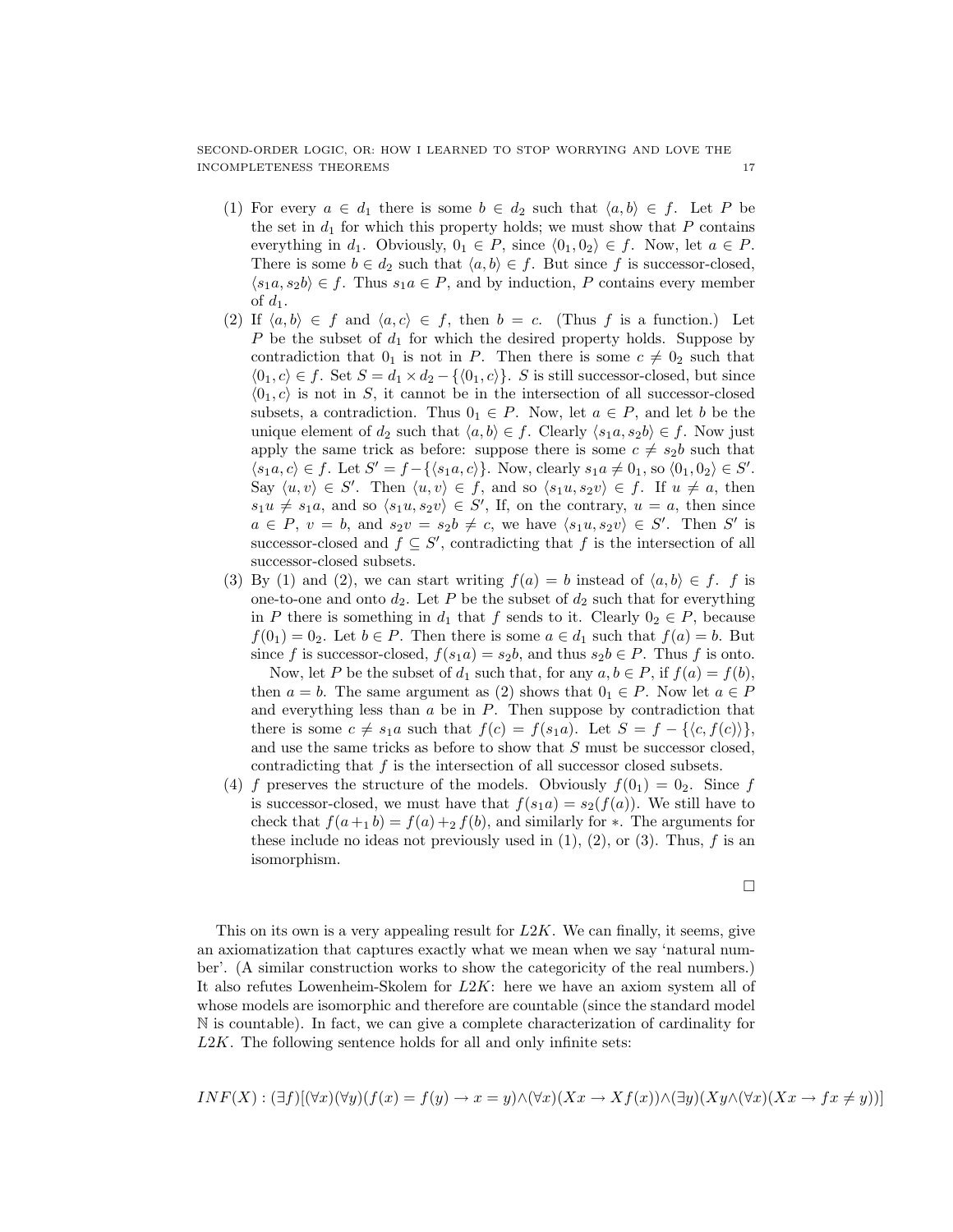This says that there is a one-to-one function from  $X$  to  $X$  whose range is a proper subset of  $X$ . Any using it, we can characterize finitude:

### $FIN(X): \neg INF(X).$

Neither of these formulas has any non-logical terminology. And I can similarly characterize any cardinality by simply creating a formula that says: X has cardinality at least  $\kappa$  and X is not isomorphic to a set of size  $\kappa$ . This shows that both Lowenheim-Skolem theorems fail for L2K.

#### **Theorem 6.3.** The standard semantics for L2K is not compact.

Proof. This theorem follows from the above. I can simply find a set of sentences, every finite subset of which is satisfiable, but which are not altogether satisfiable. The categoricity of arithmetic will serve us well: take the exact same construction we routinely use to prove that there are non-standard models of L1A: add an infinite number of axioms, which say:

- $(\exists c)(c \neq 0)$ •  $(\exists c)(c \neq 0) \wedge (c \neq s0)$
- $(\exists c)(c \neq 0) \land (c \neq s0) \land (c \neq ss0)$
- $\bullet$  ...

Every finite subset of these axioms is satisfiable in L2A (since they are true in the standard and only model), but all of them together are not, or else arithmetic would not be categorical. If  $L2K$  were compact, then  $L2A$  would be compact;  $L2A$ is not compact; therefore  $L2K$  is not compact.

The last metalogical result we shall state is the incompleteness of  $D2$ —indeed, of any deductive system for L2K.

**Theorem 6.4.** Let  $D$  be any effective deductive system that is sound for  $L2A$ . Then D is not complete: there is a logical truth that is not a theorem of D. A forteriori, D2 is incomplete.

*Proof.* Let AR be the axioms of arithmetic, and set  $T = {\Phi}$  such that  $\Phi$  is a sentence with no relation or function variables and  $\vdash_D AR \to \Phi$ . Since D is effective, the set  $T$  is recursively enumerable. And since  $D$  is sound, every element of  $T$  is true of  $N$ . By Godel's incompleteness theorem (1934), the set of true firstorder sentences of arithmetic is not recursively enumerable. So, pick  $\Psi$  to be a true first-order sentence that is not in T. Then  $AR \to \Psi$  is not provable in D, but  $AR \to \Psi$  is a semantic logical truth.

 $\Box$ 

#### 7. Conclusion: Living without Completeness

The aim of the entire preceding investigation was to sort out, in a hasty and preliminary way, which is the 'right' logical language for 'grounding' (or: 'in which to do') mathematics. The single quotation marks are essential. Of course, this question is already at once vague and philosophically vested: it presupposes, in the first place, that mathematics is something that has somehow to be 'grounded', and it leaves the question of what constitutes the 'right' way to do it completely ambiguous. To be maximally foundational, this question must needs come after the more interesting but broader ontological inquiry: what, after all, is mathematics?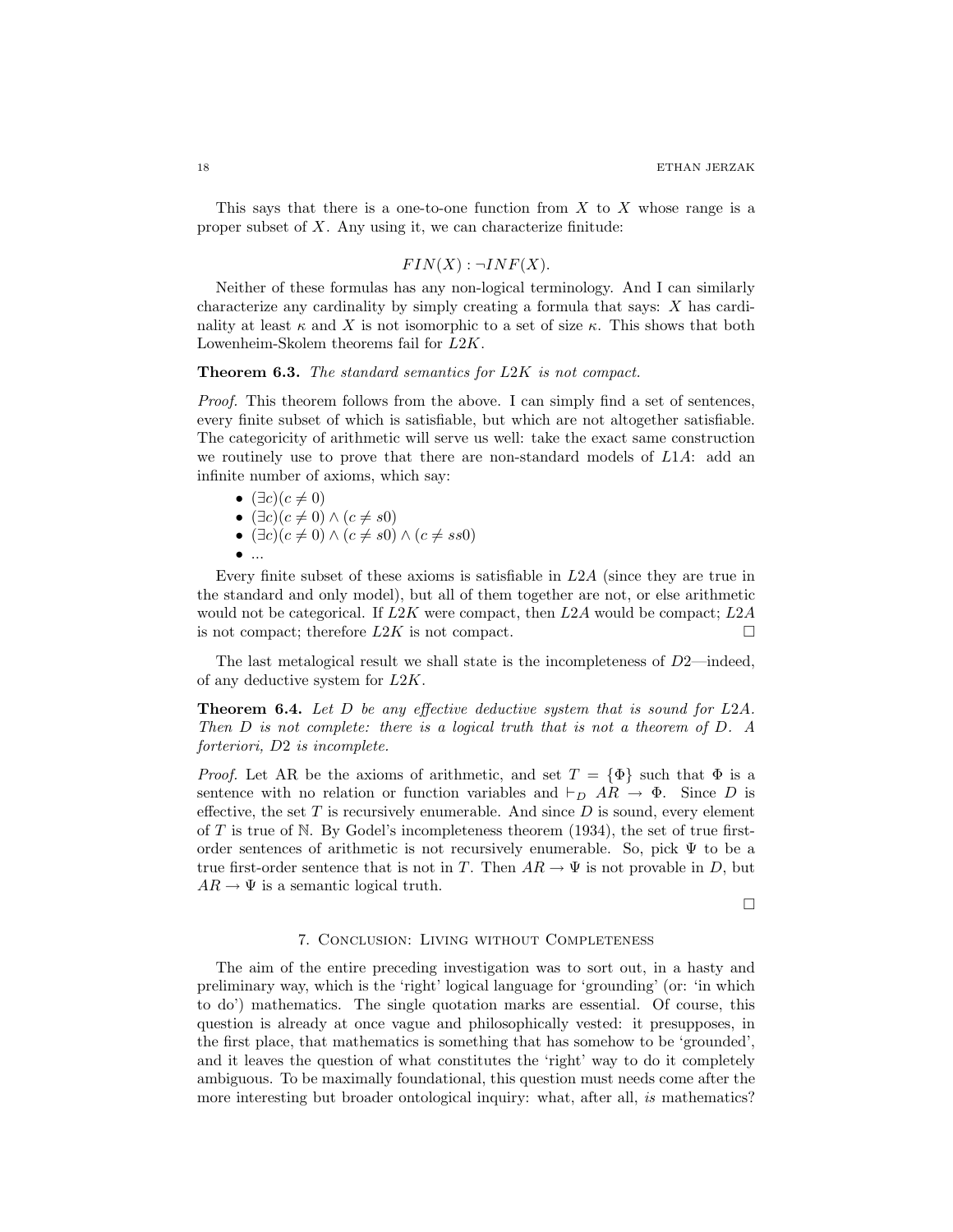Is it the sort of thing that requires any grounding? What level of formalism is required for a compelling mathematical proof? If the formal language is to 'ground' anything, what in turn grounds it? And what, in God's name, does the existential quantifier mean? (This is related to the question: what is the ontological status of the elements in the domains of our models?) Different answers to this question will yield different views on how much one should allow as logic. Indeed, different answers will bring for different views on how much to distinguish mathematics from logic proper in the first place.

In order to get a bit of a clearer view on how to begin to get a hold of these questions, I wish to delineate two rough conceptions of mathematics that are floating around in the entire above inquiry. The first, which we might call 'foundationalism', holds that mathematics is indeed something that requires a firm ground, and that the way to provide this ground–basically, to eliminate as much of the Kantian imagination as possible from the tools required for mathematics—is to develop a pure logical language in which mathematical proofs become purely analytic, not synthetic. We build mathematics out of things like modus ponens, which are supposed to be eternally valid. The second view denies the need for firm 'foundations', whatever those could be, and makes the somewhat more modest claim that the purpose of logic is something more akin to transparency; we wish to develop a formal language in order to state proofs to which we already intuitively assent in the most transparent way possible. We might call those in this camp 'semanticists'. On this view, mathematics becomes more an exercise, not of proving eternal truths from analytic a priori axioms, but rather of investigating the meanings of our already substantial ideas of various concepts. Mathematical logic provides a formal language in which these concepts can, as it were, be investigated and modified to the fullest extent that we are capable of understanding. Here, modus ponens is valid because, upon understanding the meaning of 'if...then' clauses, it is impossible for us to so much as imagine a world in which the principle did not hold. It makes no claim that modus ponens is justified over and above our conceptual understanding.

Note that these two views are related to, but not identical with, a sort of objectivist/subjectivist bent. The foundationalists will be more comfortable with the idea the epistemic warrant for mathematical truths transcends the limitations of our minds, whereas the semanticists may well hold that hoping for such an epistemic warrant is foolhardy and that the most we can hope for is to discover the boundaries of our conceptual understanding. Nonetheless, these dichotomies are not equivilant: in particular, dismissing the possibility of an epistemic warrant that transcends the structure of our minds does not imply that everything in the discourse is purely subective. We may well be beholden to the limits imposed upon our understanding in an unequivocal way. A third view, which I shall not discuss much, claims to dismiss all of these questions: mathematics has no purpose outside of itself, and any attempt to secure foundations for it or even to investigate its 'meaning' is speculative stupidity. A mathematician's world is a playground of axioms, where one makes up certain rules arbitrarily and sees what he can build out of them. Despite the anti-philosophical prejudice of this camp, its ontological presuppositions are not substantially different from the semanticist view; as long as they are doing mathematics proper and not speaking gibberish, they are following certain rules of inference like *modus ponens* that, if only implicitly, have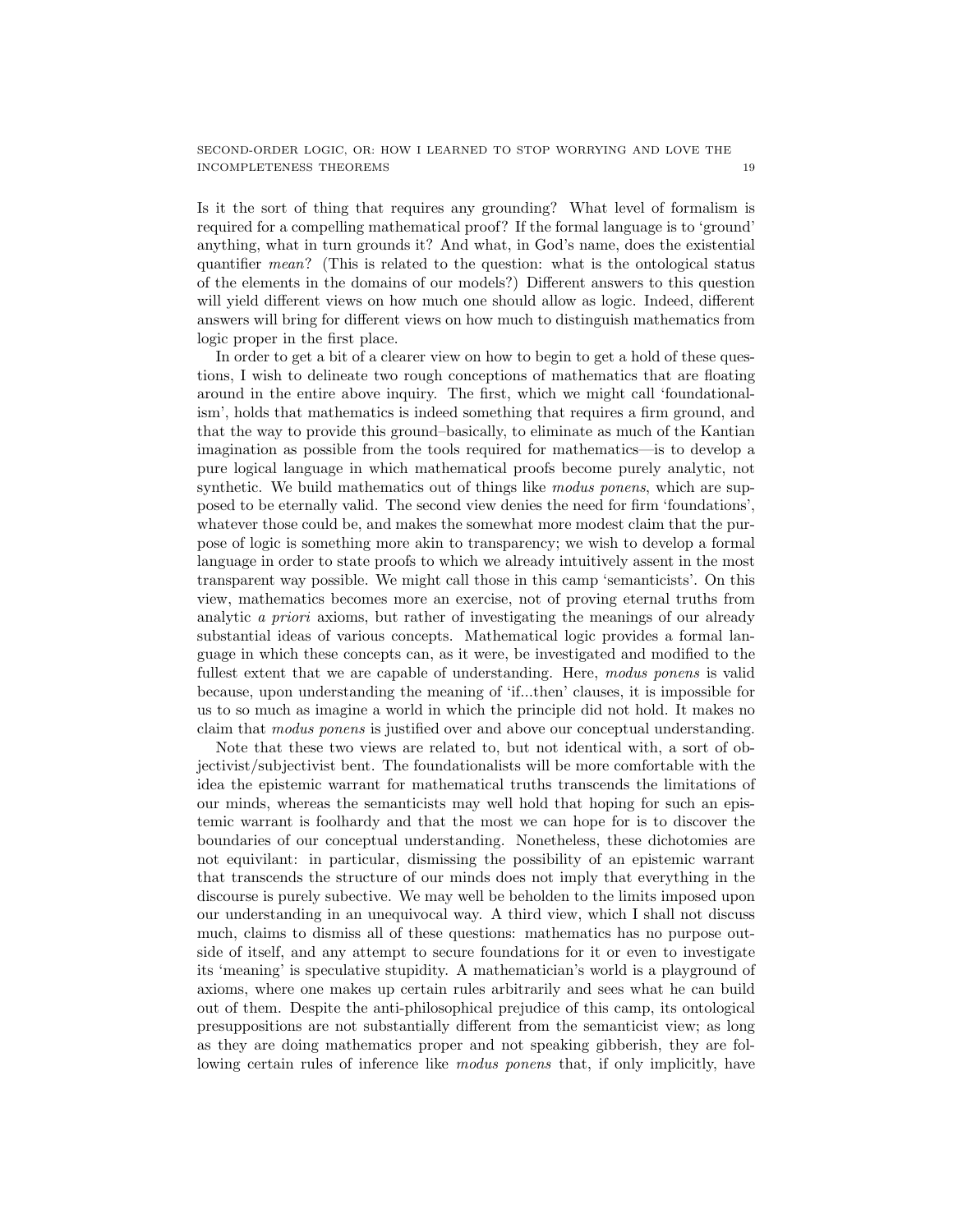some special inviolability (if only with respect to our mental dispositions). What distinguishes them from the semanticists is merely their attitude toward philosophy.

I do not intend, in this paper, to adjudicate between these two views on a metaphysical level. I wish merely to align them with what should naturally be their stances on which type of logic is preferable as a 'foundation' or 'language' for mathematics, based on the above metalogical results, and then to point out tempting epistemological inferences that nonetheless cannot be made on the basis of logic. The focus throughout will be on completeness.

If one requires for mathematics an epistemic warrant that is supposed to transcend the particular disposition of the human mind, one naturally wants to make as few ontological presuppositions as possible. Given this requirement, there are two marks against higher-order languages that stand out immediately. The first is precisely that higher-order languages are so expressive. Since second-order logic can characterize arithmetic, real analysis, and even set theory, the reasoning goes, it must have all of the results of those theories as underlying ontological presuppositions. Indeed, this line of reasoning leads Quine to dismiss second-order logic as "set theory in sheep's clothing." Second-order logic cannot provide a ground for mathematics, because, in a certain sense, it already is mathematics. Using it to provide a ground would be patent circularity.

The second and perhaps even more fundamental reason that a foundationalist grants first-order logic epistemic priority is that it is complete. Godel's completeness theorem, on this view, validates  $L1K(=)$  as an ontologically presuppositionless, completely self-validating system. It is, in a sense, precisely the system in which to express pure analyticity and to rid the playing field of the need for anything metaphysically stronger than the pure understanding (in particular, the pure pure intuition). Since anything significantly more expressive  $L1K$  than it cannot be complete, it is univocally the correct language for grounding mathematics. The syntax and the semantics align perfectly, and therefore all that  $L1K$  does, in the end, is to bring tautologies to light, without making any claims about what sorts of things there are. It is a perfect tool for proving, given some presuppositions about what there is, what else must follow. Anything more expressible than it is delegated to the realm of incompleteness, where there are scary valid formulas that we cannot prove, and where we cannot prove the consistency of our language within itself. Using such an incomplete language requires a certain degree of faith, defeating the goal of trying to place mathematics beyond all possible doubt. Not only does  $L2K$  require a heavy-duty ontology; it also cannot have a self-validating match between the syntax and the semantics. We should therefore limit ourselves as much as possible to  $L1K(=)$ , duly accepting the baggage that comes with it.

On a non-foundationalist view, however, these appeals lose some of their luster, and the limitations on what  $L1K$  can express become more damning. There is little question that, if the point of mathematical logic is to provide a formal language to capture the intuitively compelling arguments that mathematicians regularly make,  $L2K$  does a better job than  $L1K$ .  $L1K$  is simply not strong enough to express many of the concepts that we regularly use unproblematically, like cardinality and graph connectedness. Some things that we can express we can be stated only clumsily, like, for instance, the infinite list of axioms that comprises the induction scheme. We often afford  $L1K$  priority because of the completeness theorems and some of the other metalogical results. But if the point of logic is not to 'ground' mathematics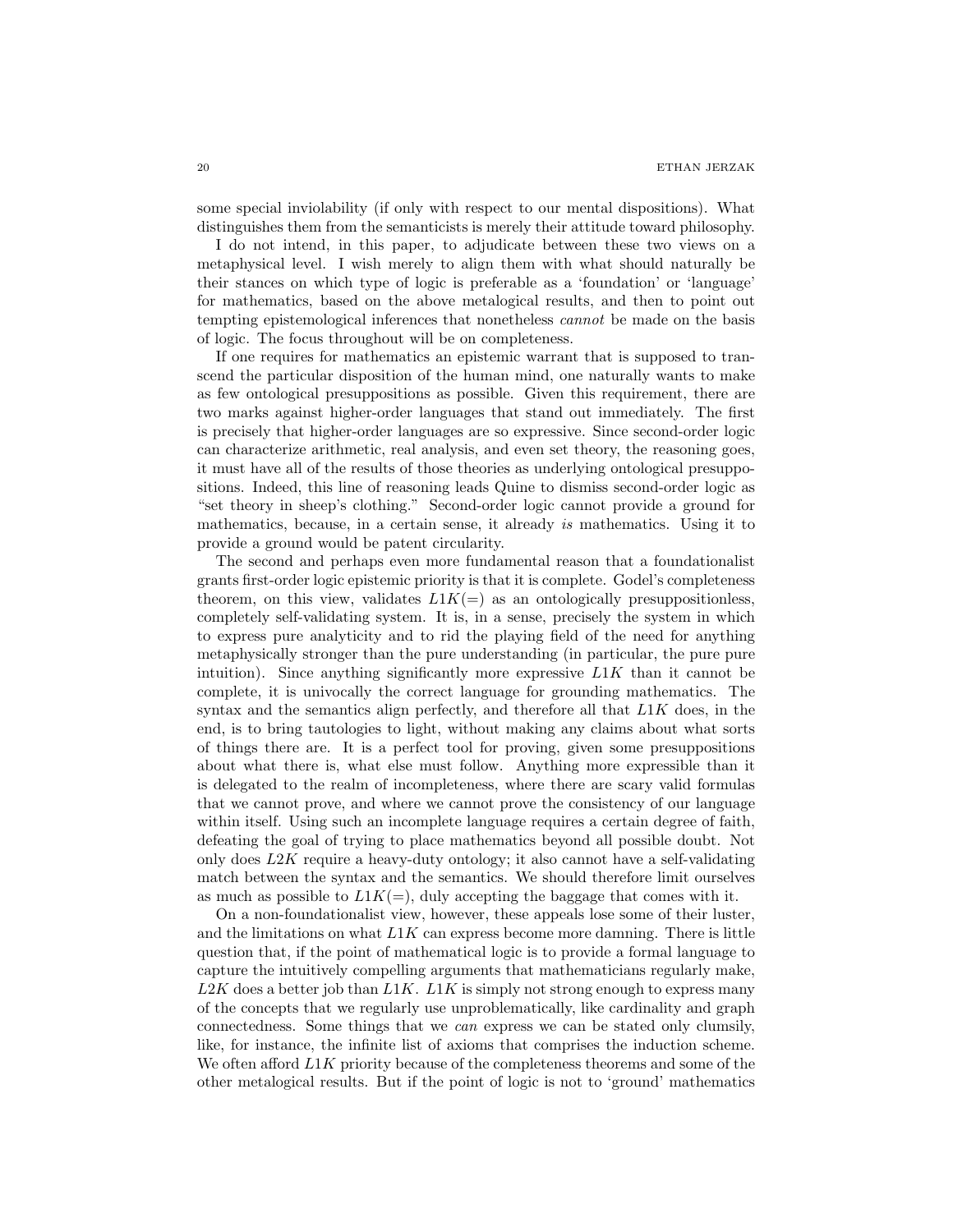but rather to find a formal language to encapsulate it, incompleteness no longer creates as damning a problem. Less epistemological weight is placed on logic, and therefore the fact that there are semantic truths that we can never prove is less frightening. If the point is only to find a language in which to do mathematics, then, in a sense, we simply must resign ourselves to an incomplete language. The mathematics that we need that language to express is itself necessarily incomplete.

We face, therefore, a trade-off in choosing between languages. On the one hand,  $L1K(=)$  is complete, consistent, and compact, but cannot express many things in mathematics that get treated unproblematically. On the other,  $L2K$  can capture pretty much any notion we want to use in mathematics, but we pay the price of incompleteness and the failure of compactness. Deciding which to take as the more appropriate logic for doing mathematics depends largely on what one aims for logic to do. I conclude by raising a few concerns for each view, surveying possible arguments by which one could try to use some metalogical results to validate one view over the other.

Recall that one of the appeals of  $L1K$ , to foundationalists, is that it is 'ontologically presuppositionless'. The evidence for this claim lies mostly in the completeness theorem. But let us look more closely at how we actually constructed L1K and proved the completeness theorem. From nothing comes nothing; we had to start out with a fairly rich metalanguage in order to construct  $L1K$  in the first place. I claim that the metalanguage required for  $L1K$  is no less ontologically rich than that required for  $L1K$ . In a sense, this will imply that, epistemologically speaking,  $L1K$  and  $L2K$  stand on more or less the same ground.

Though L1K itself is not strong enough to say things about cardinality, or to do set theory, we implicitly assumed these tools while constructing  $L1K$ . K itself is a good old fashioned set, which we allow to be of any cardinality. The entire construct of cardinality is presupposed by the Lowenheim-Skolem theorems. Los's theorem requires nothing less than the full axiom of choice for the transition from  $\Phi$  to  $(\exists x)\Phi$ . Indeed, even Godel's completeness theorem, the result that is supposed to guarantee the self-validating nature of  $L1K$ , must presuppose, in the metatheory, that there are formulas with infinite models. Thus, the same metatheoretic principles needed for the construction of  $L2K$  are needed in  $L1K$ . We use little in the metatheory of  $L2K$  that we do not use for  $L1K$ ; the axiom of choice, the validity of basic rules of semantic inference, etc.

Thus, to argue that L1K retains epistemological priority because of its limited ontology or completeness, one has somehow to show that, from an epistemological standpoint, a formal language can transcend the metalanguage that was used to construct it. There may well be a good way of doing this, but I cannot see immediately what it would be, and to deal with it properly would doubtless take far more room than I have here. Completeness may well still give  $L1K$  some sort of priority, but the argument for this inference must somehow show that a formal language can transcend the metalanguage required for its construction. Until one can do this, one might as well abandon completeness and embrace  $L2K$  for its expressive power. If what results from  $L1K$  is no more privileged than  $L2K$ , there is no need to limit our discourse to the former.

Acknowledgments. I wish to thank my mentors, Jonathan Stephenson and Matthew Wright, for their orations on various fascinating mathematical topics throughout